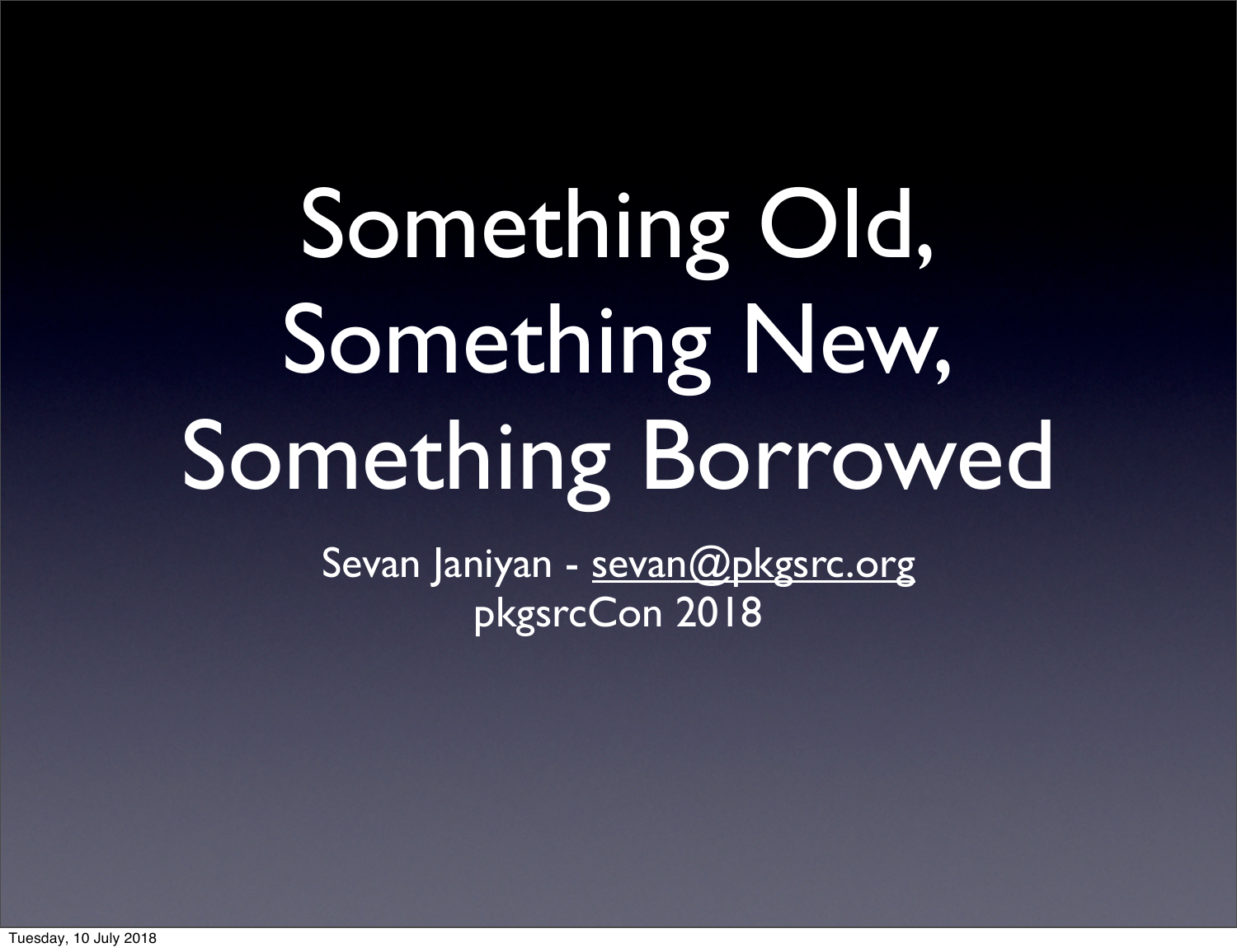#### Sportsball PSA!

• London Hackspace is going to Wembley!!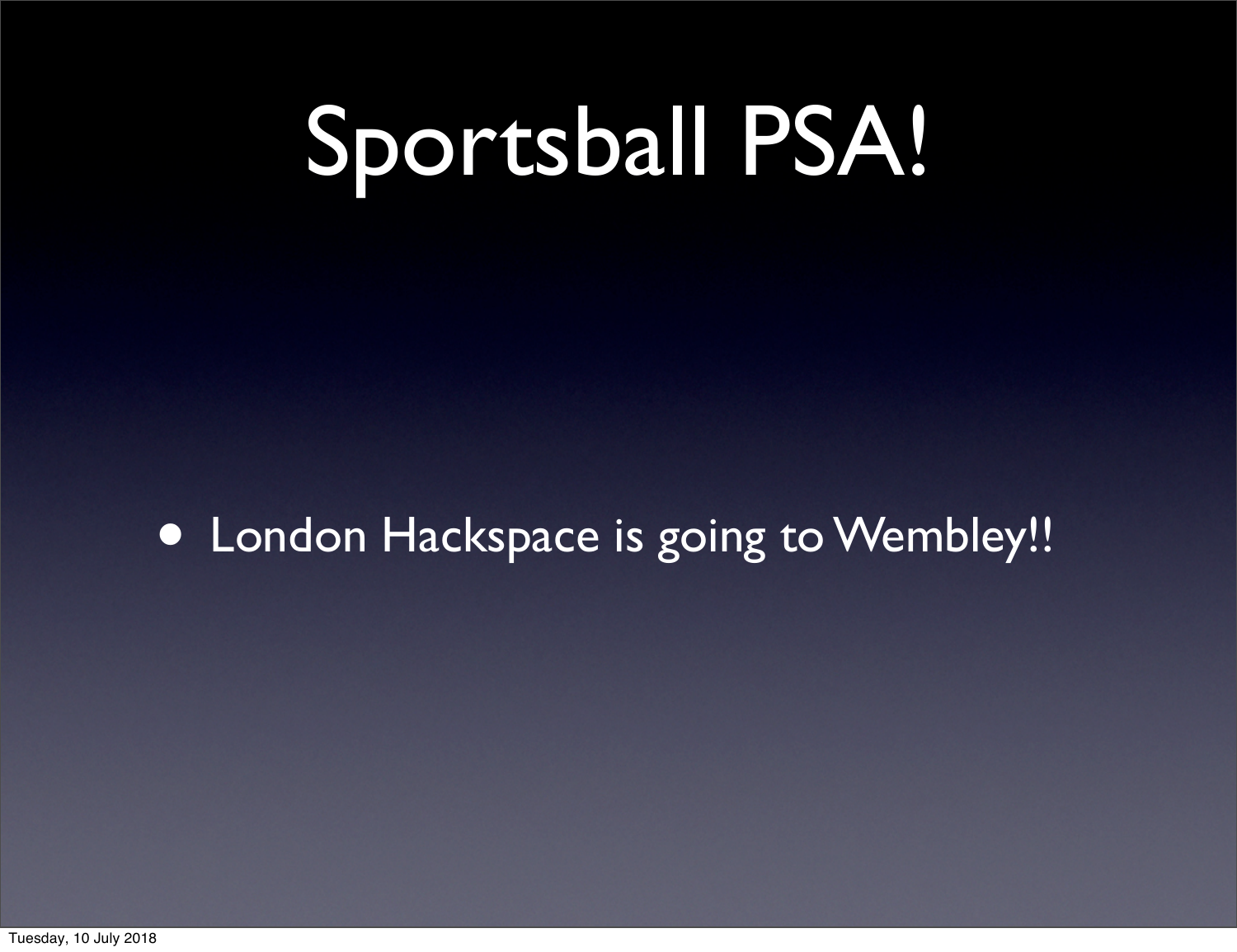## Something Old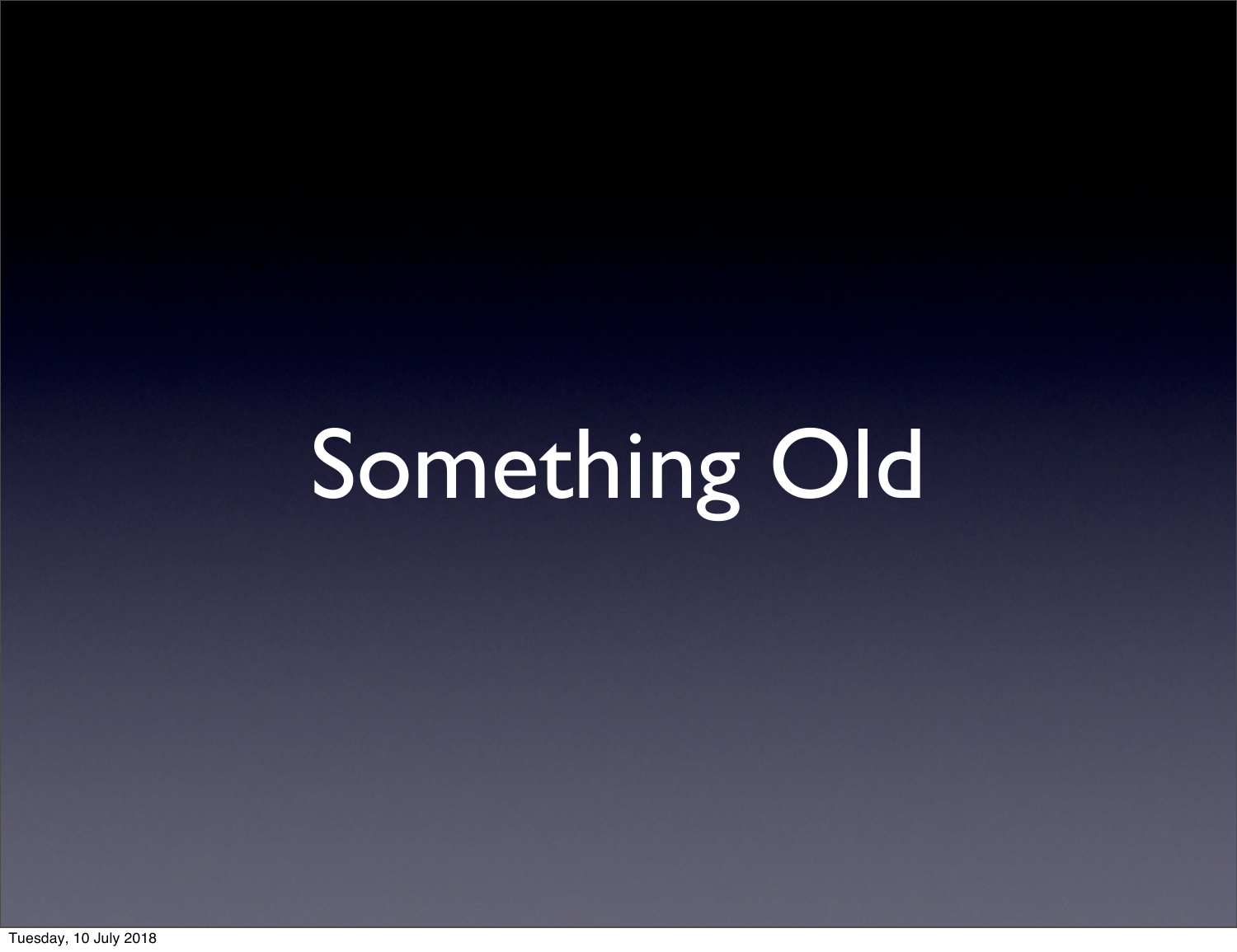#### Stepping back to pkgsrc 2014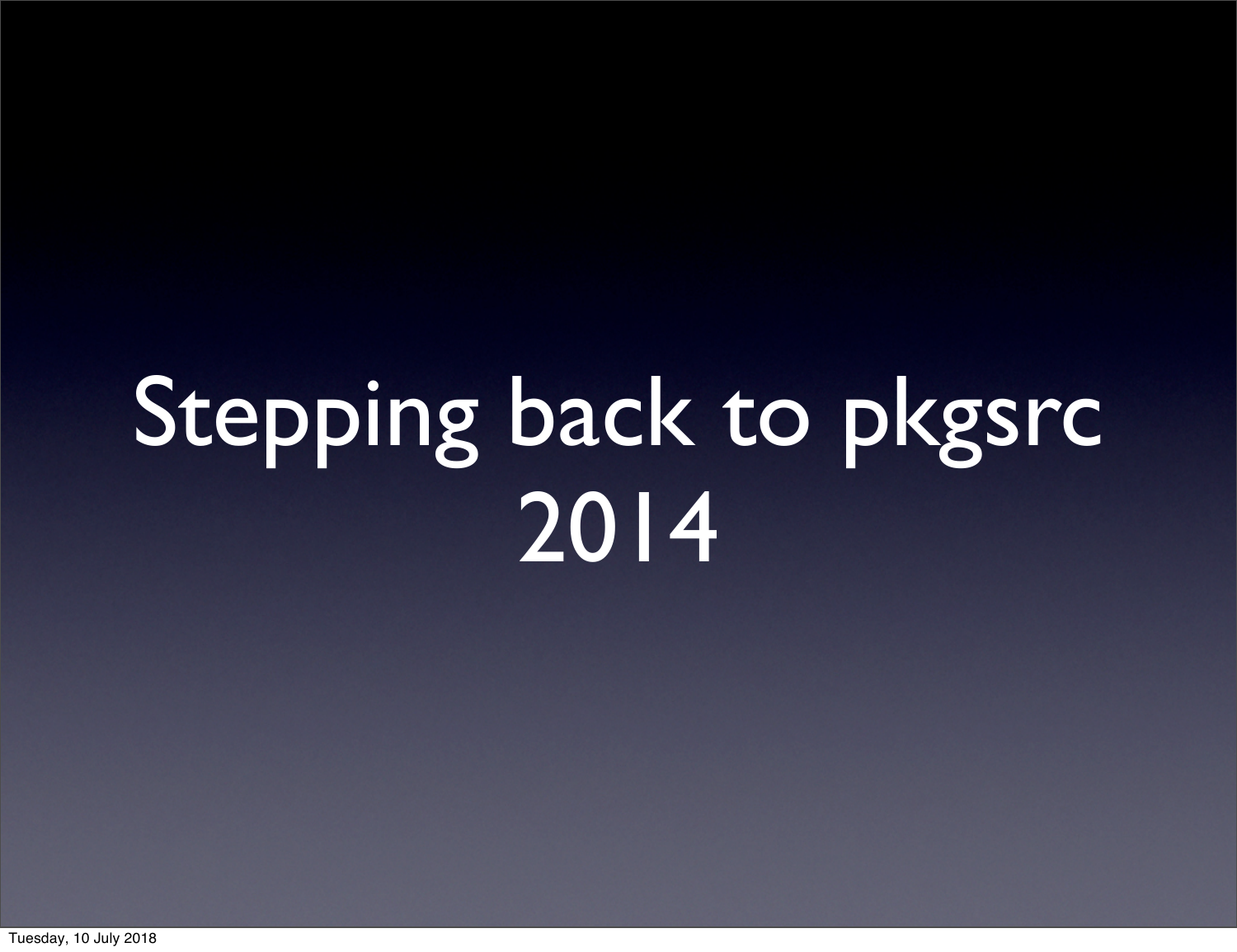### Cheap "Interesting" hardware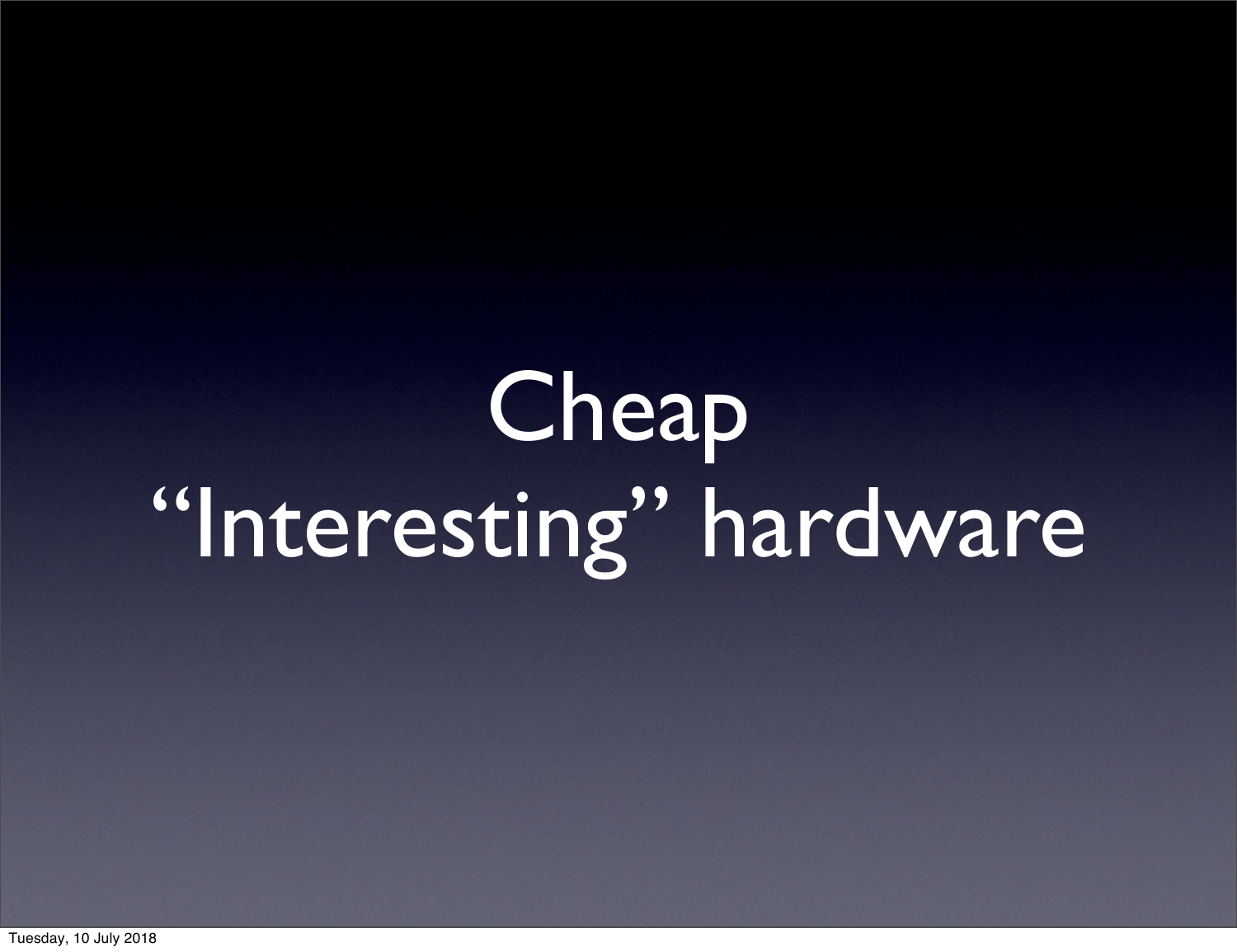#### State of NetBSD/macppc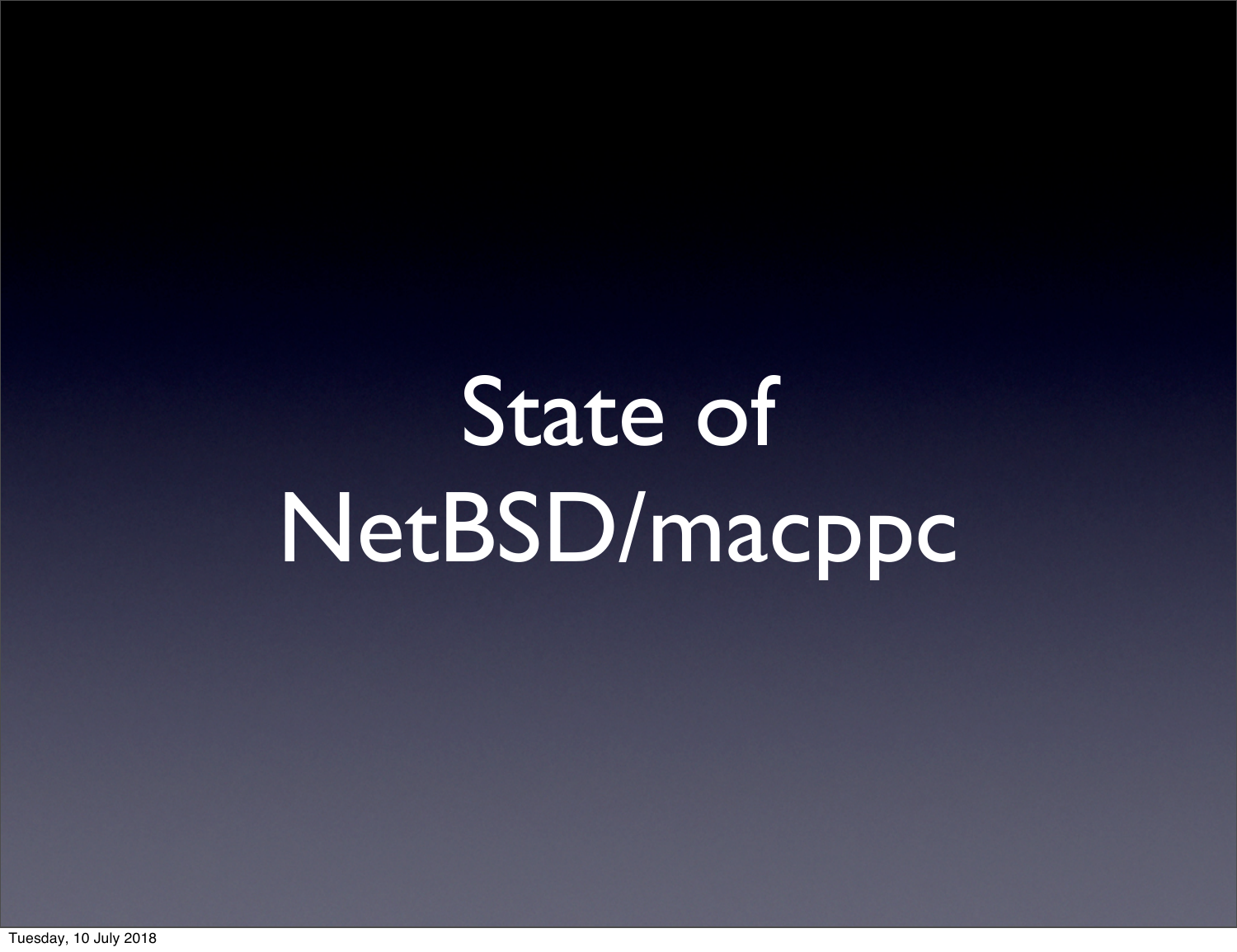#### head-llvm builds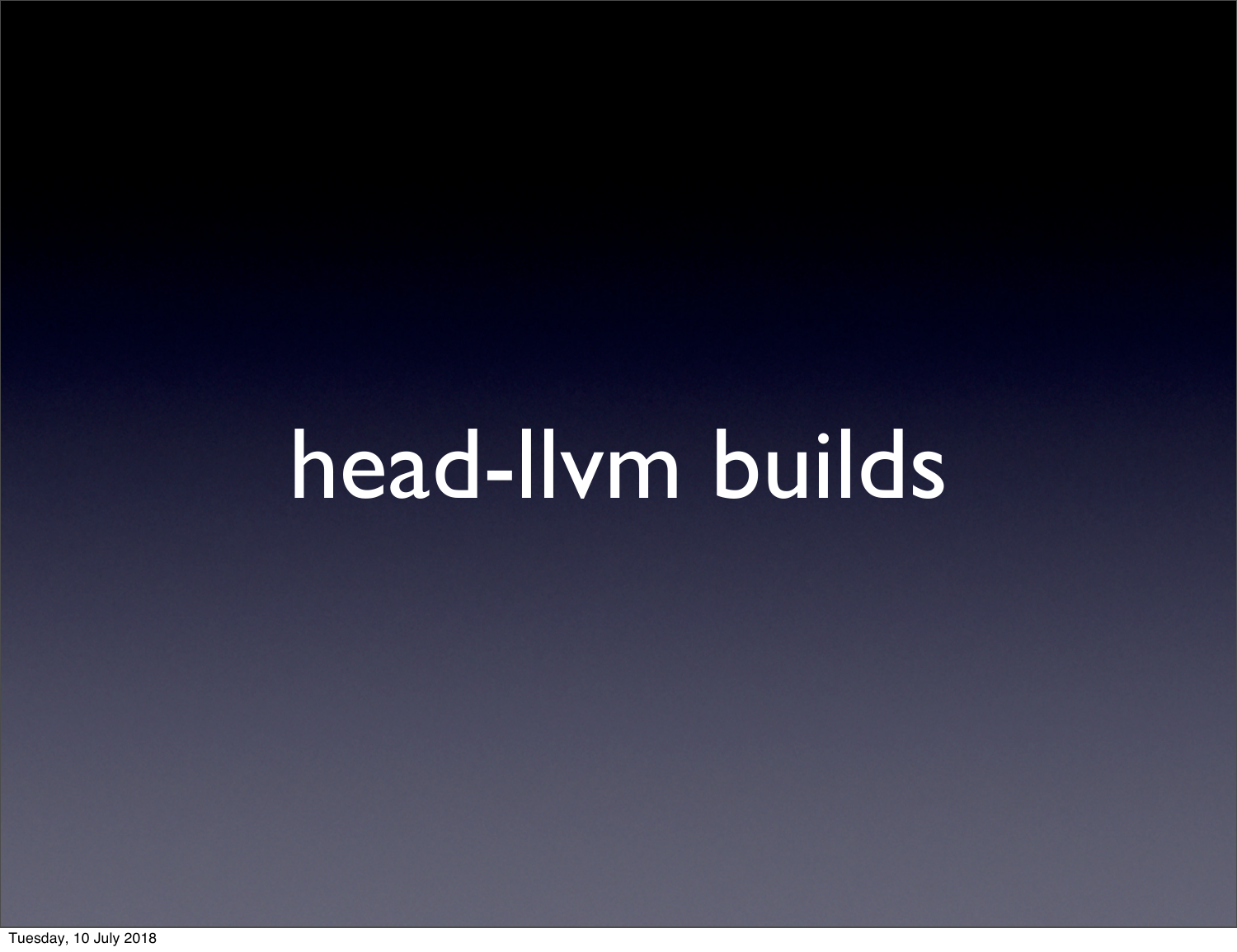#### awacs(4) sound driver enabled by default now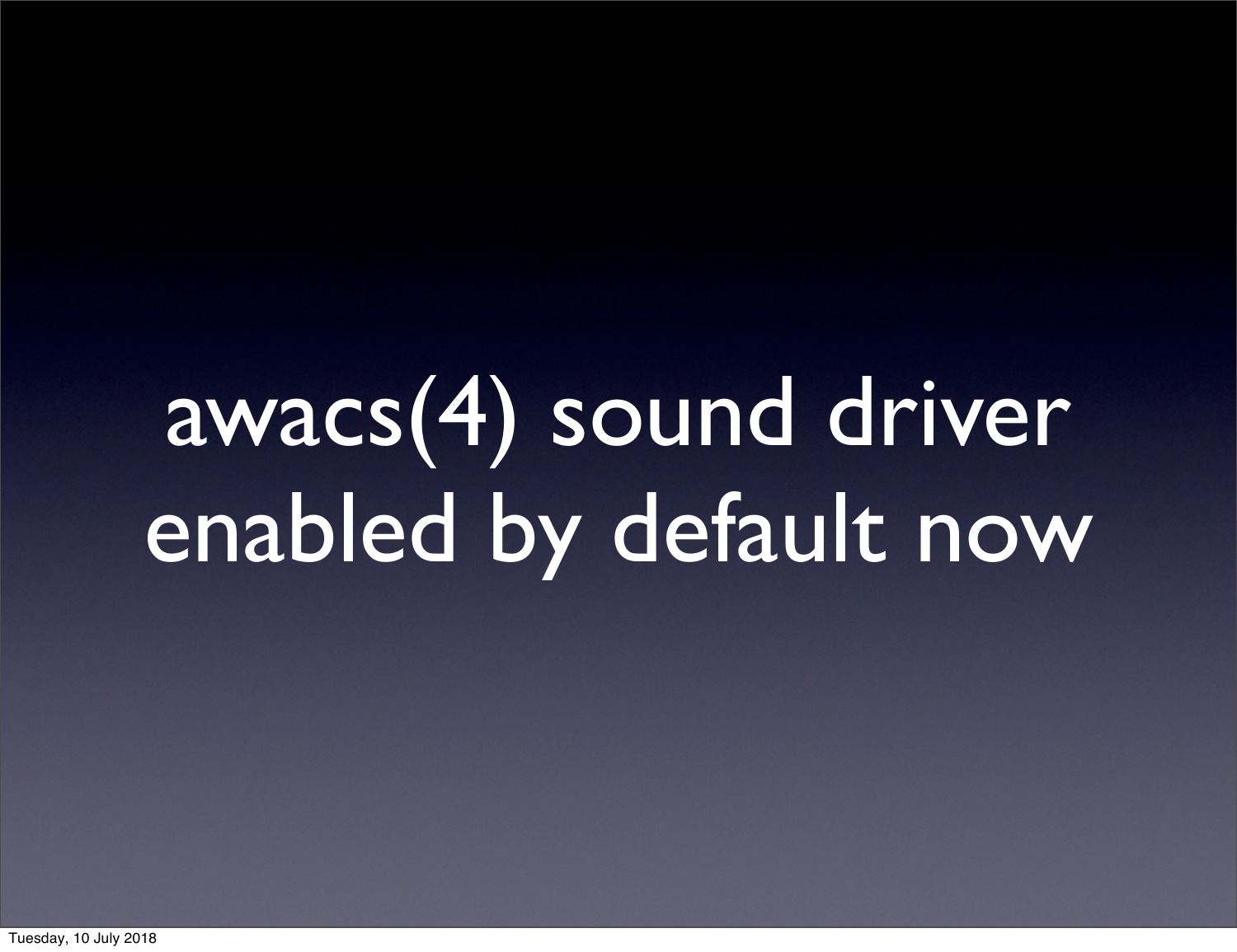## Audio new plays back in correct pitch

•**port-macppc/52949**

Tuesday, 10 July 2018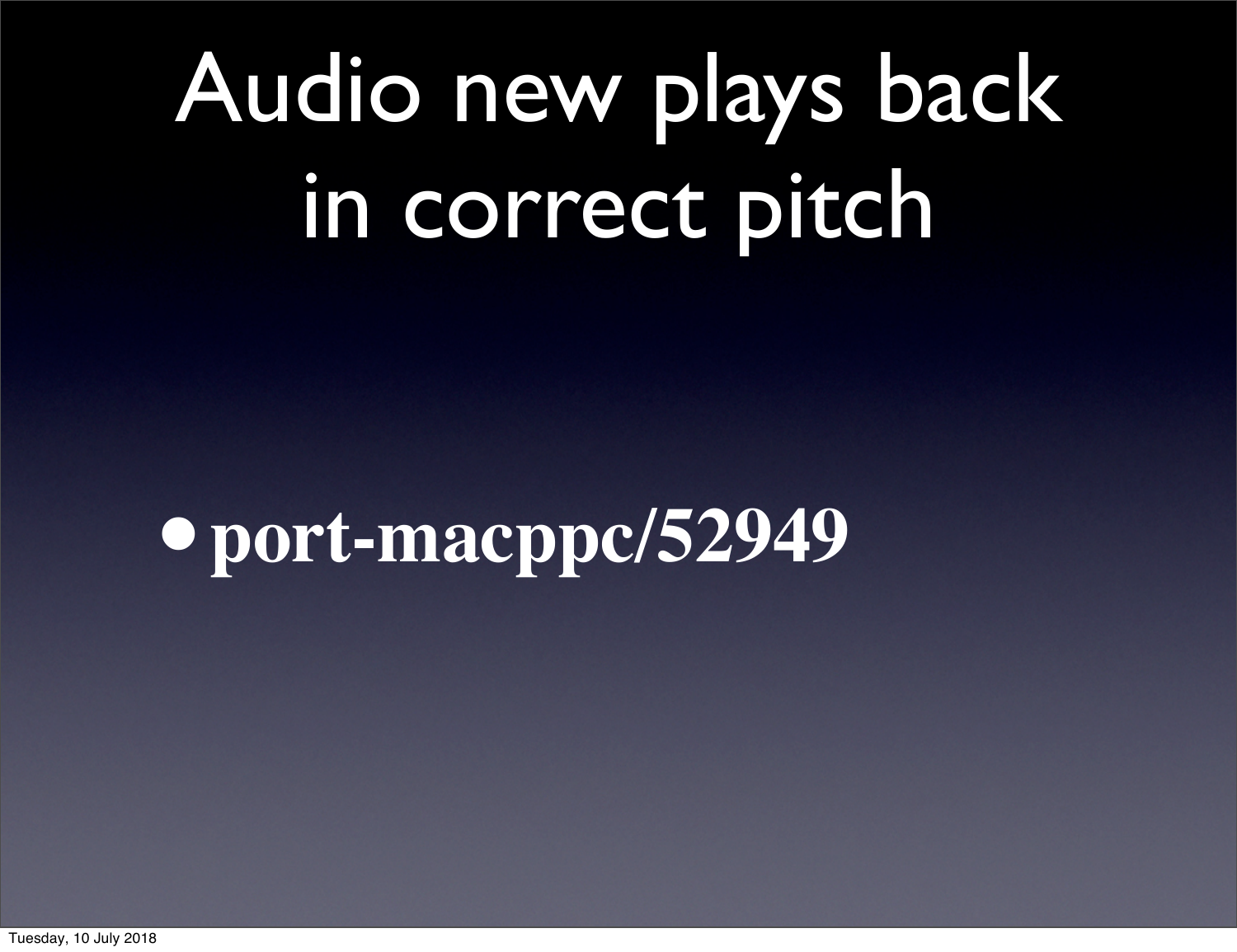#### Bluetooth support enabled by default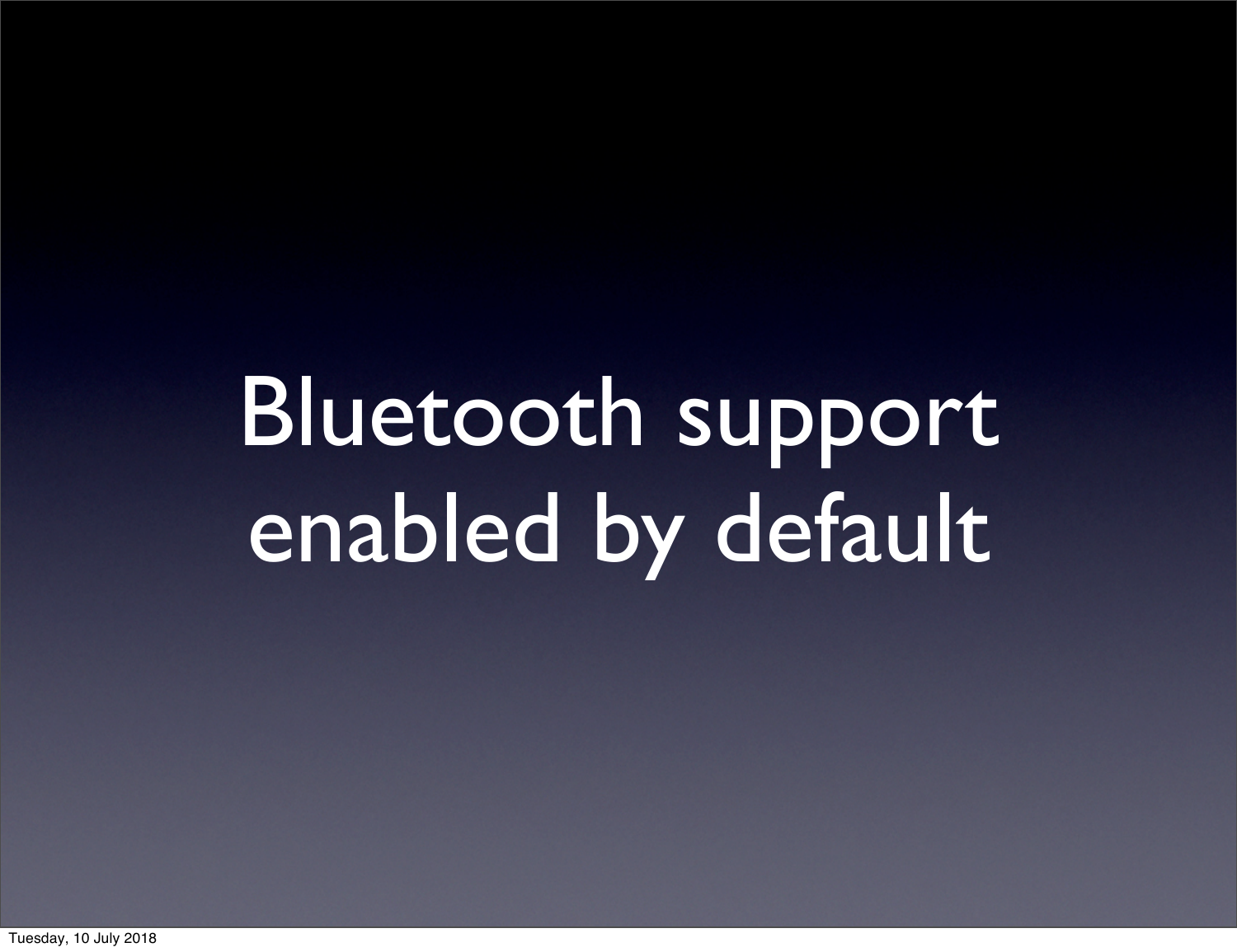## IPsec support enabled by default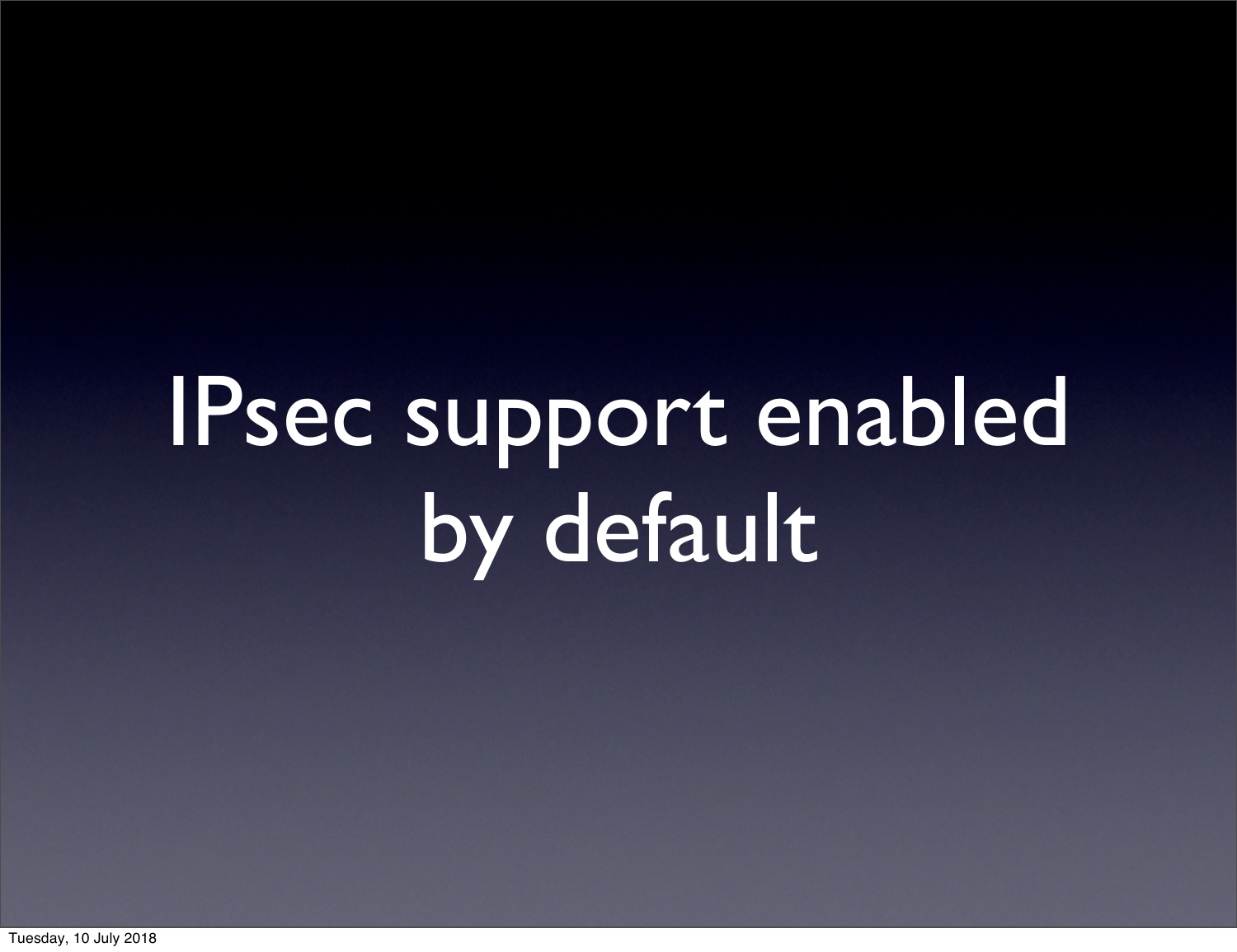Veriexec support enabled by default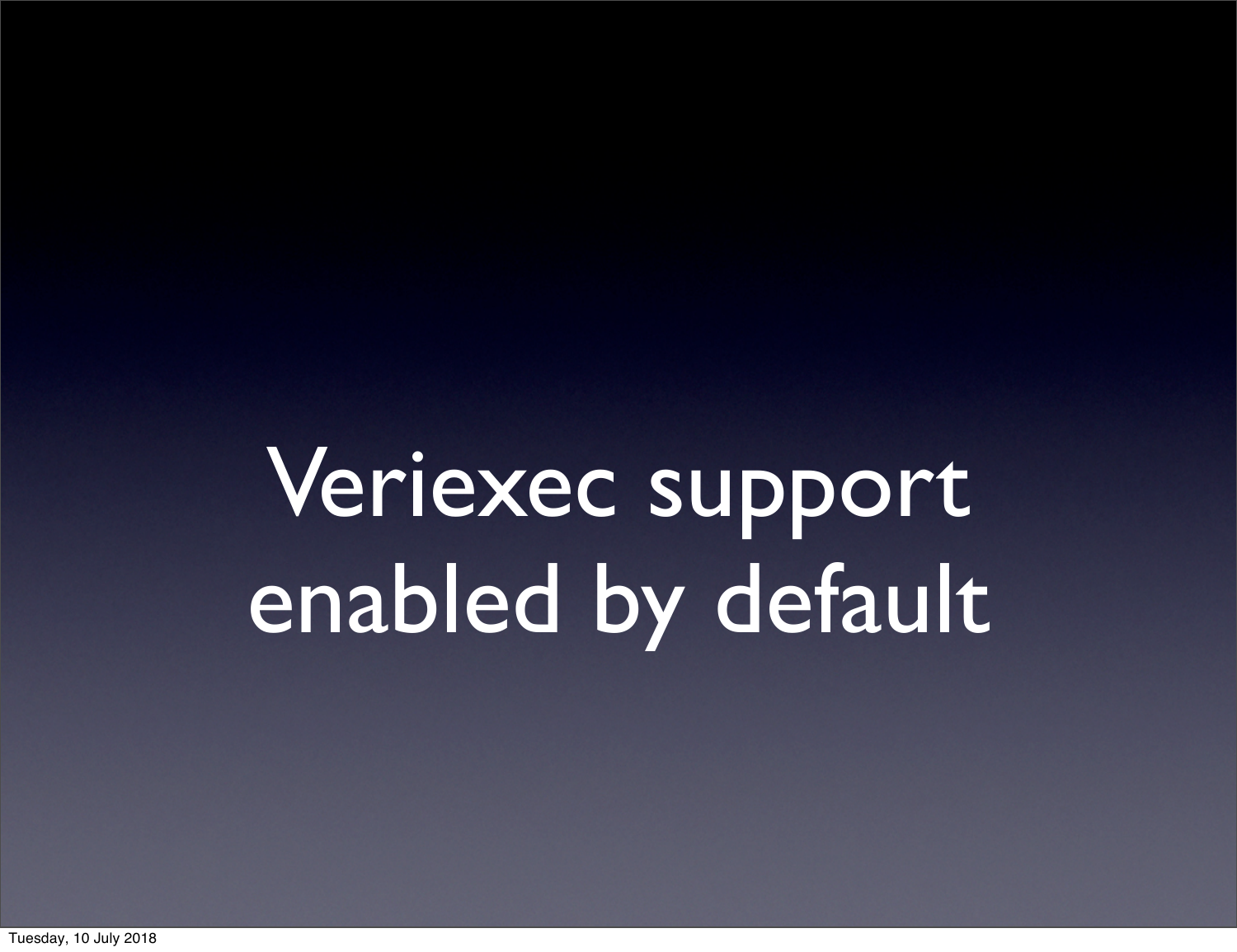# Uses "per-priority cyclical scan" buffer queue strategy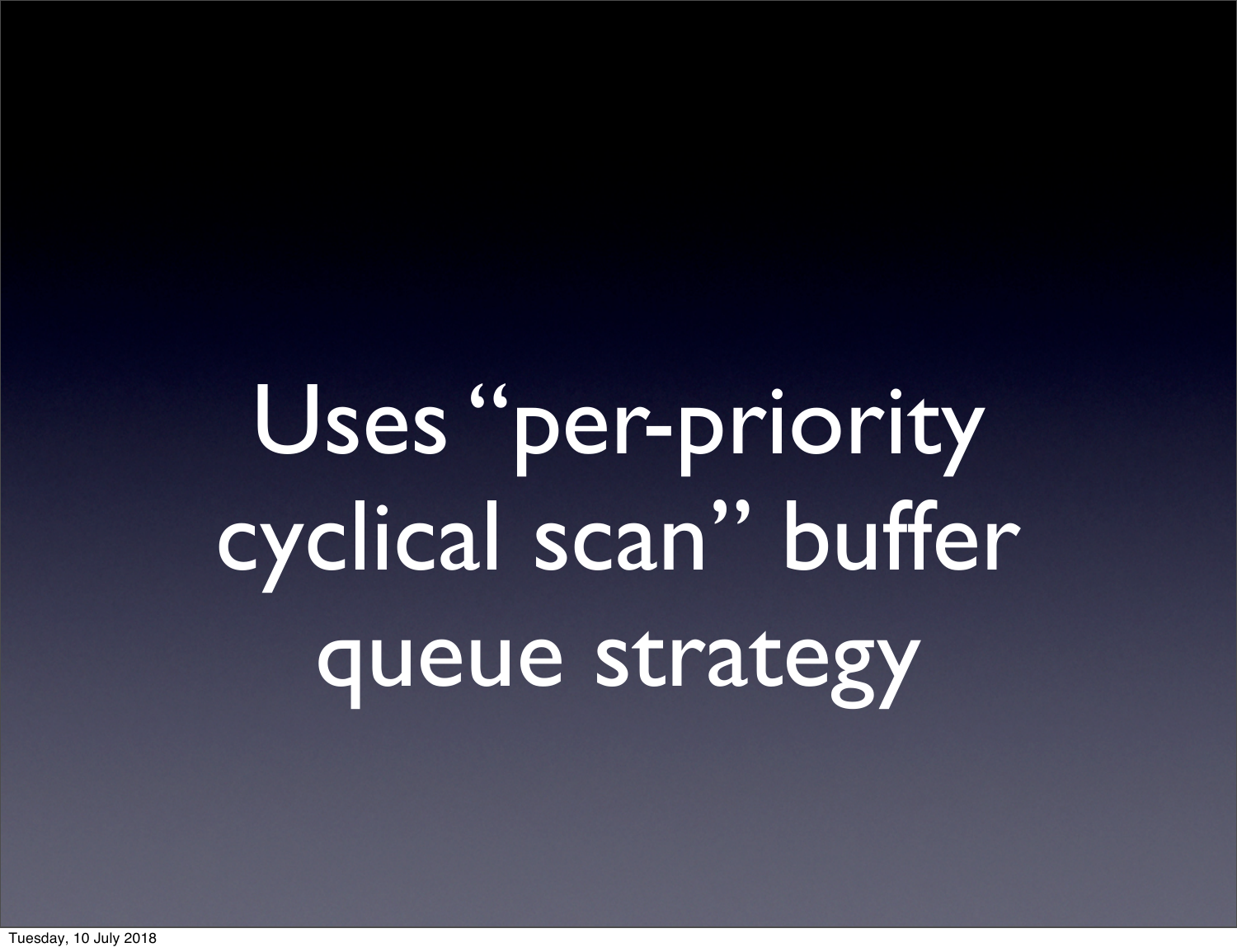G5 Support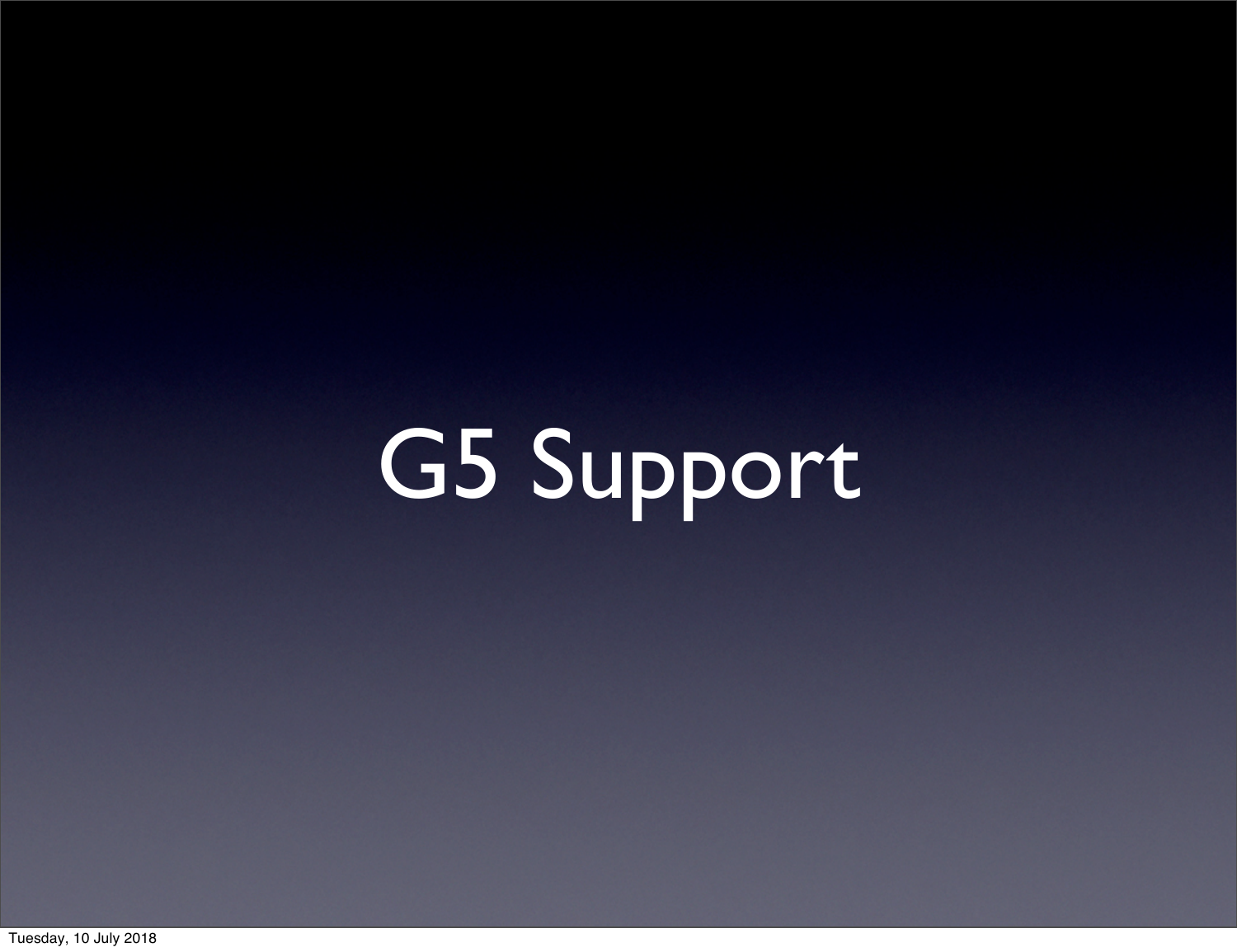#### sys/arch/macppc/conf/ MAMBO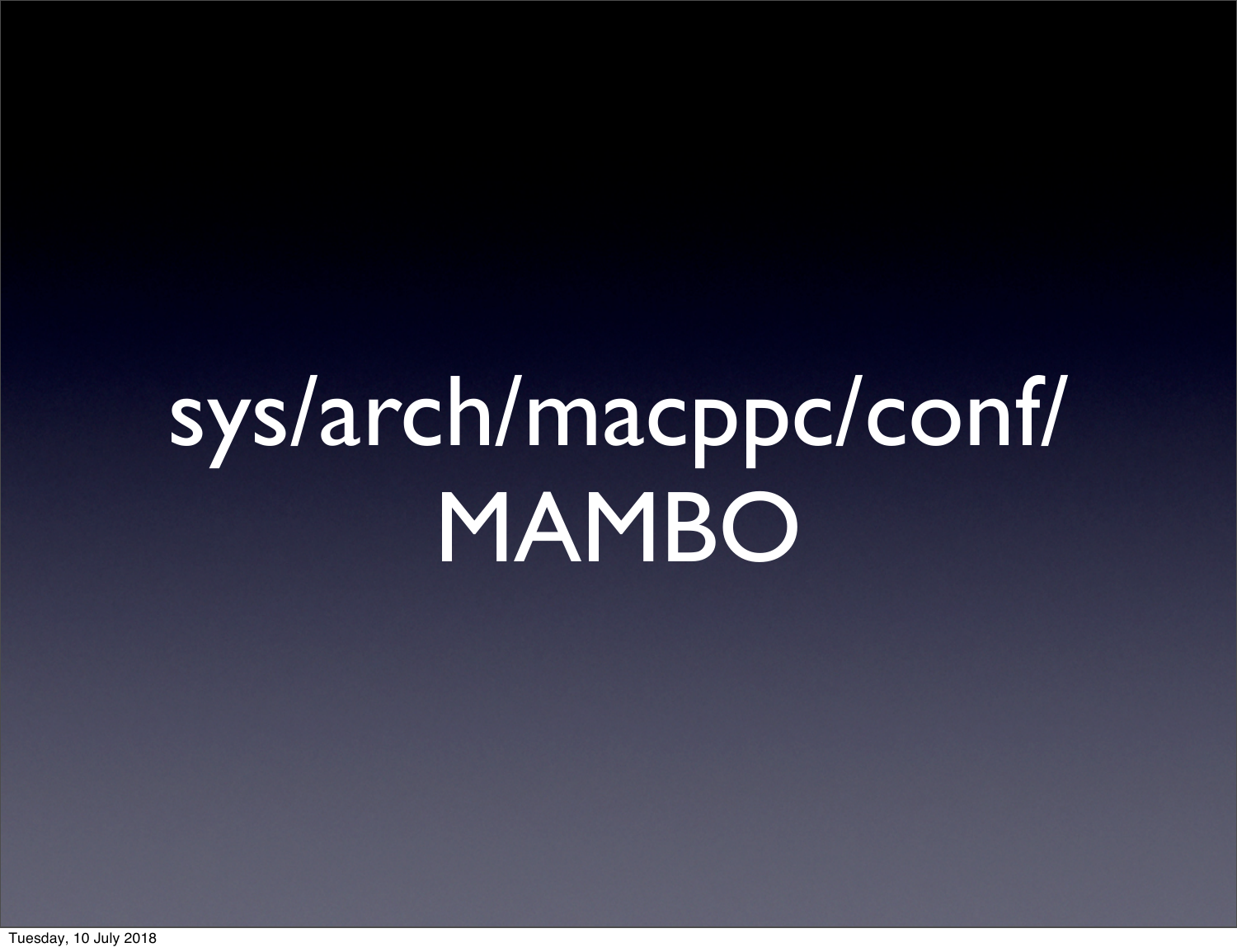• [https://github.com/open-power-sdk/power](https://github.com/open-power-sdk/power-simulator)[simulator](https://github.com/open-power-sdk/power-simulator)

• Where are the PowerPC 970 docs?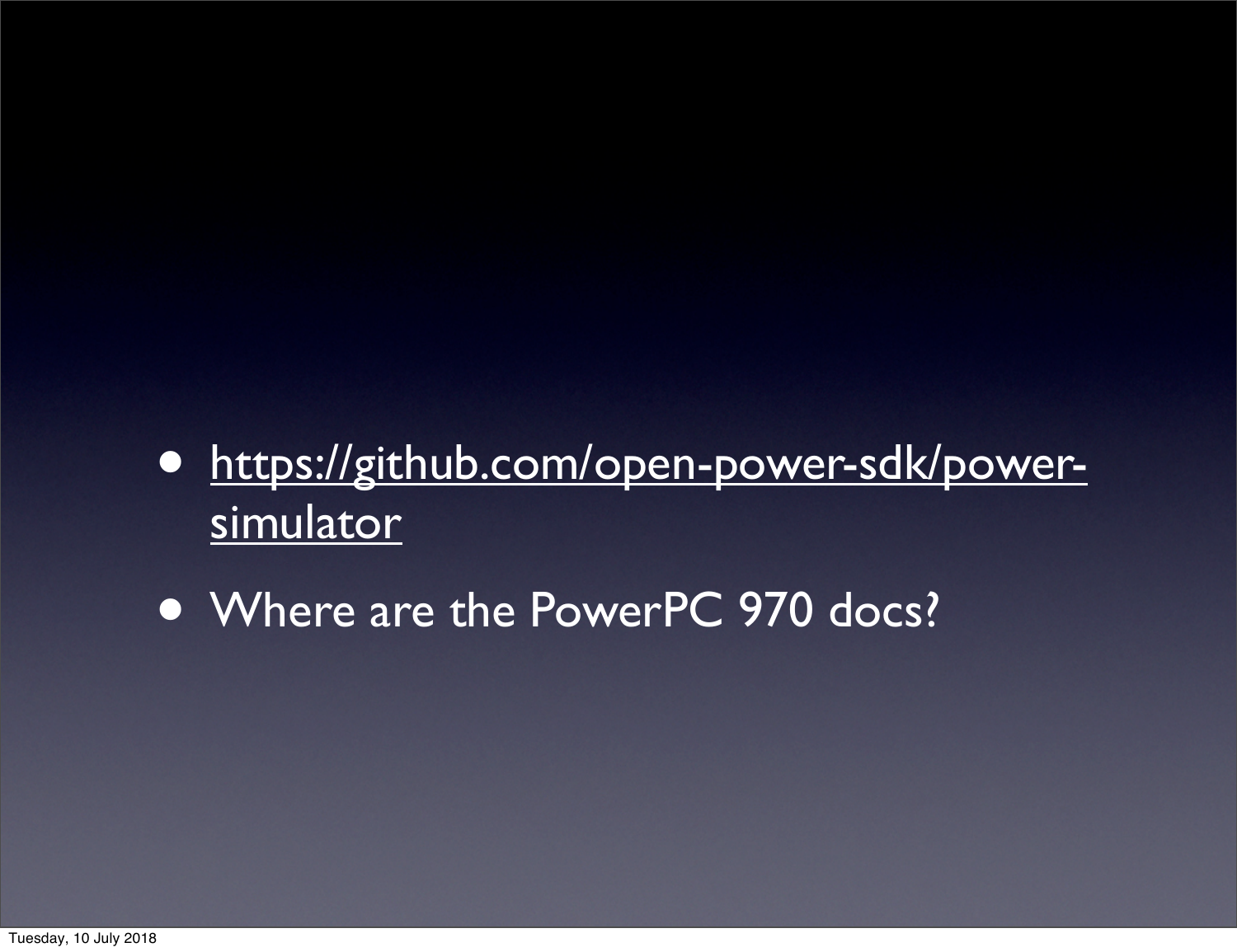## macofcons(4) removed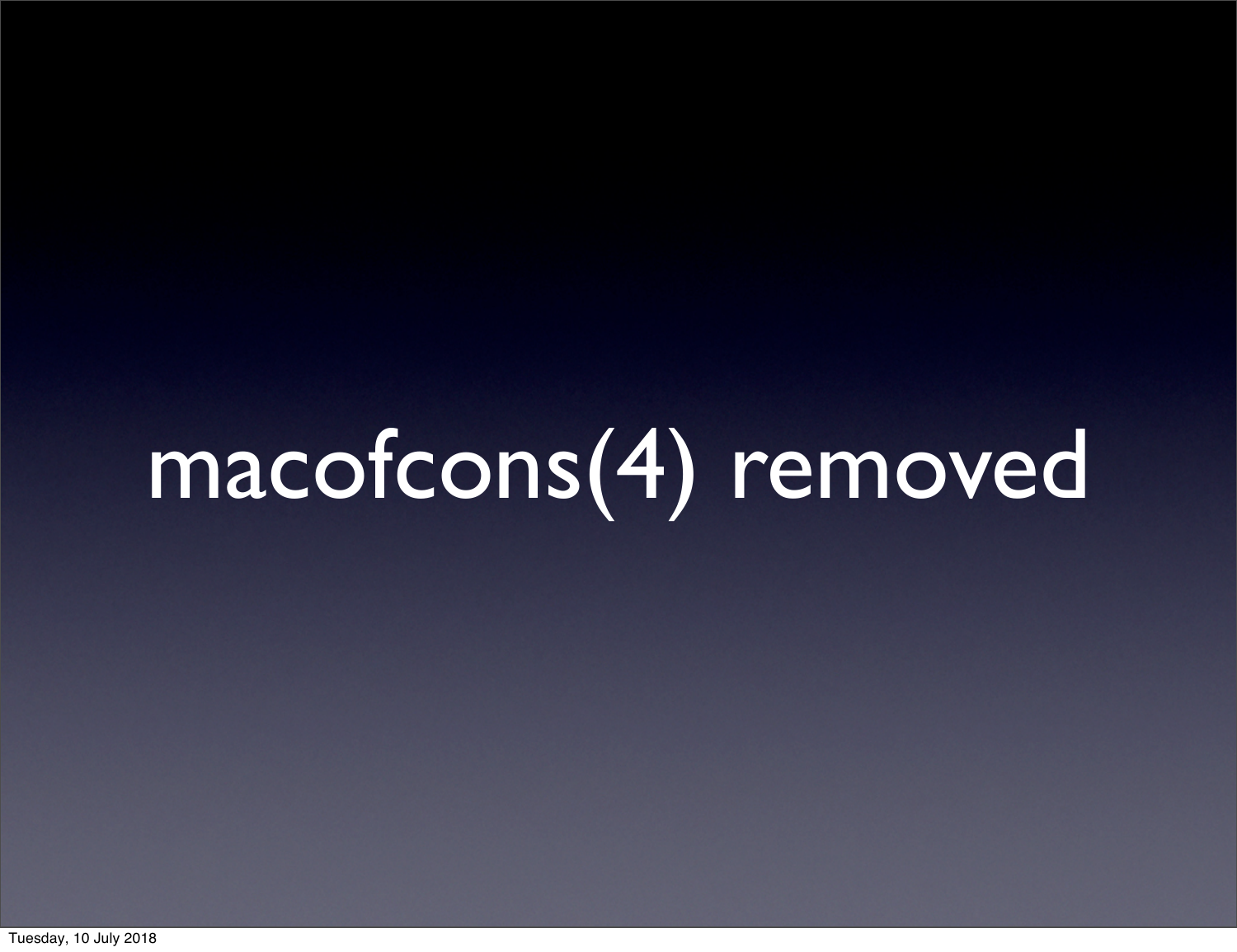## radeonfb(4) improvements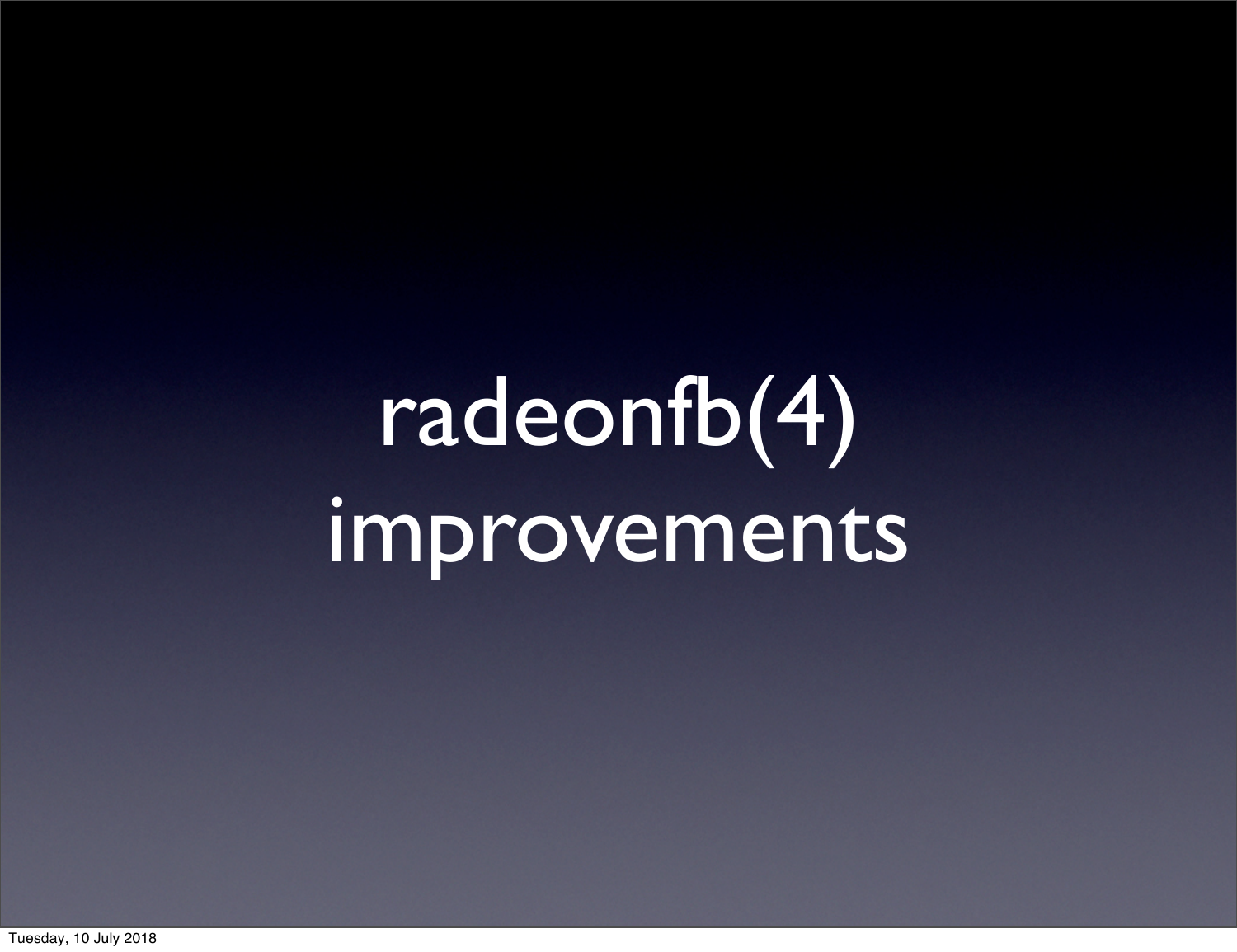#### DVI support for G4 Mac Mini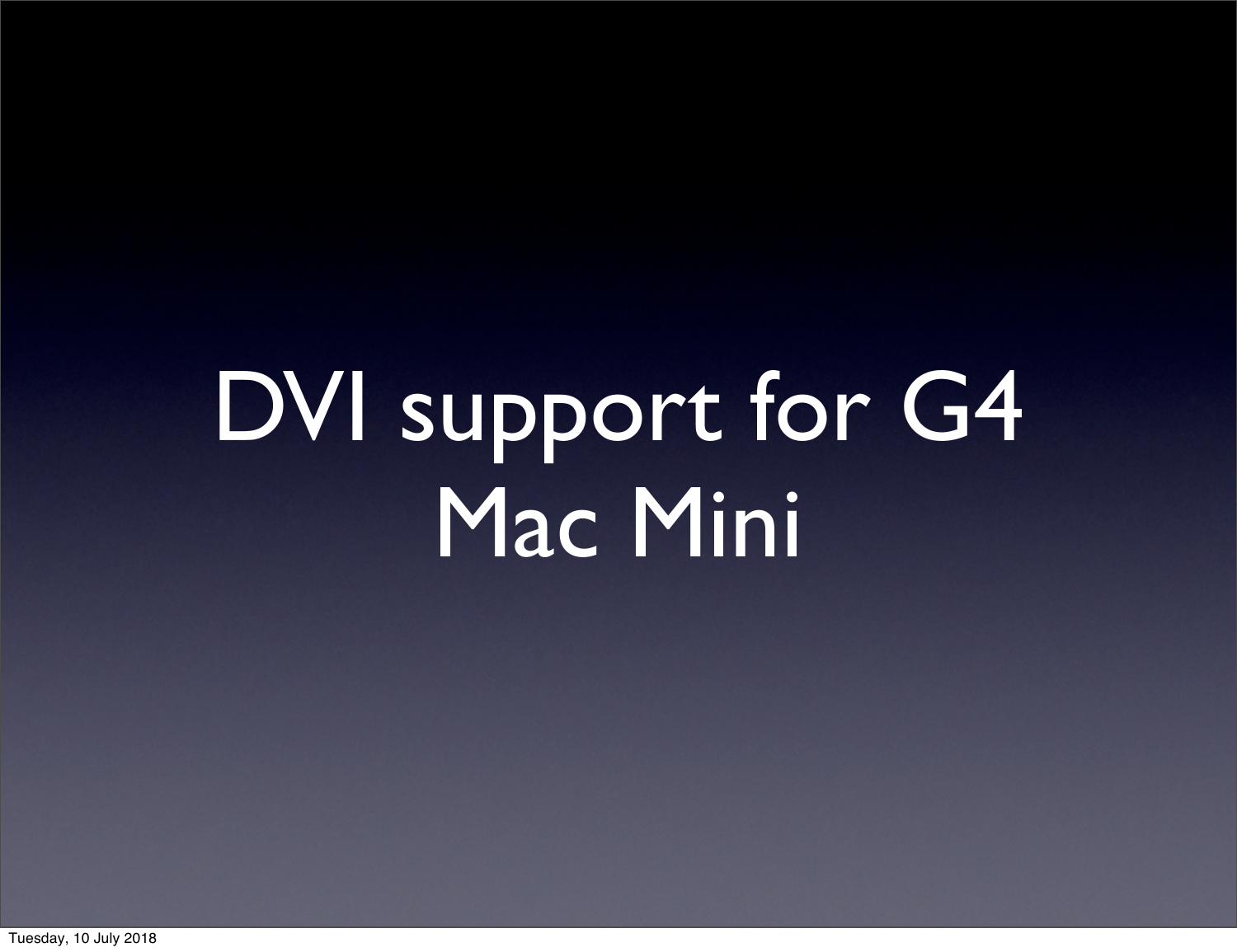## XCOFF boot loader improvements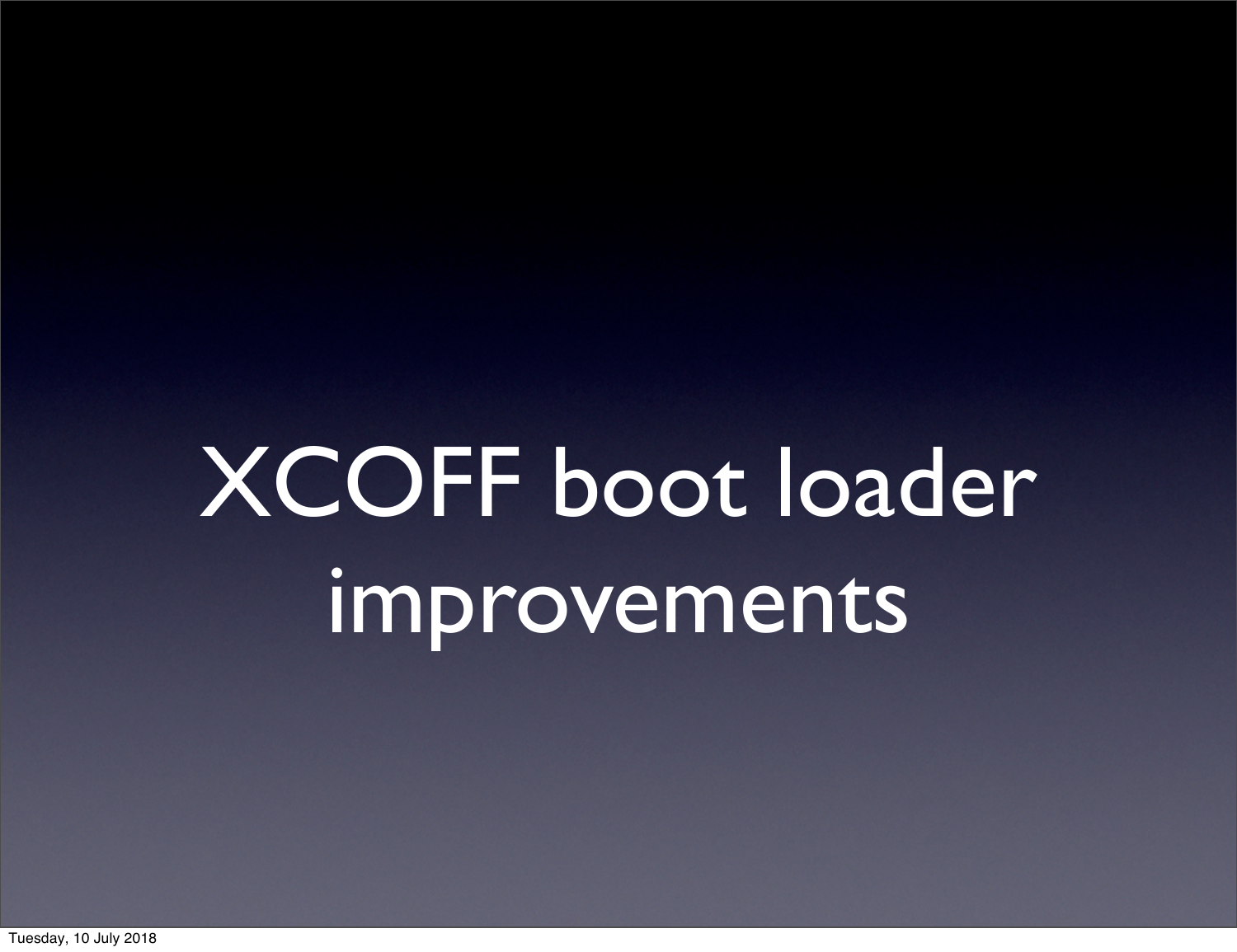# To bring it back to pkgsrc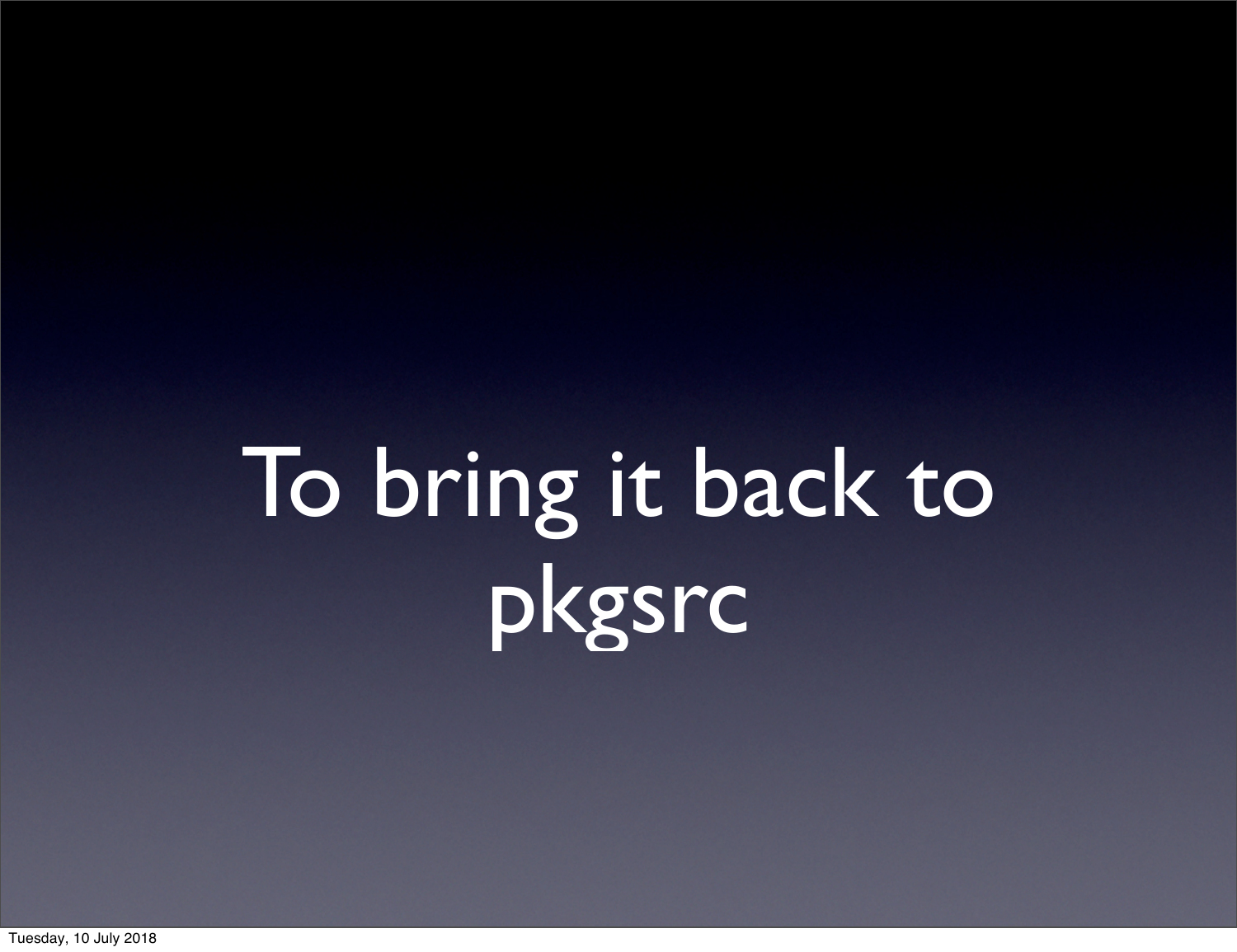## Can be slow to build things due to hardware limitations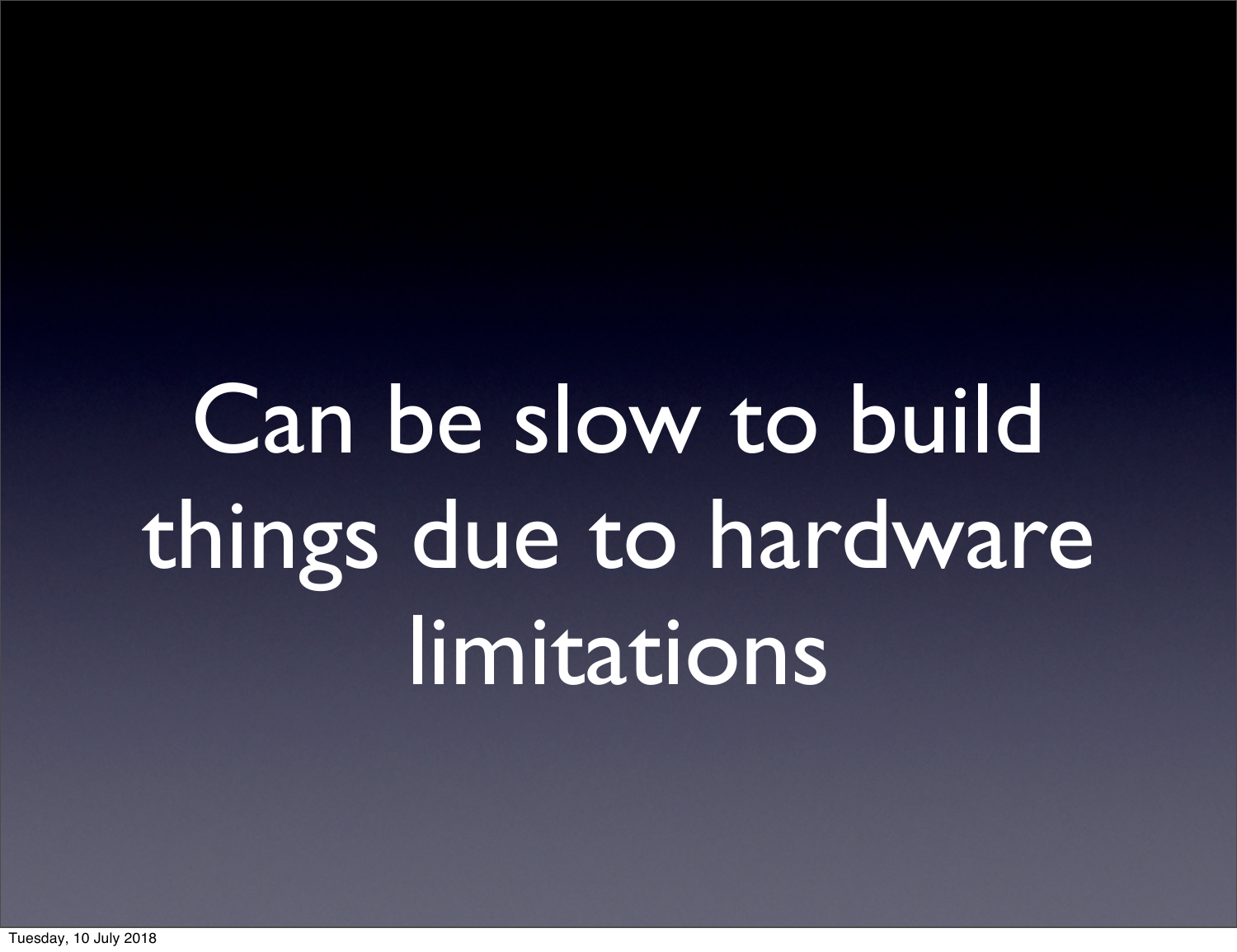## Extremely secure platform

- Lack a browser with complete javascript support
- www/netsurf works great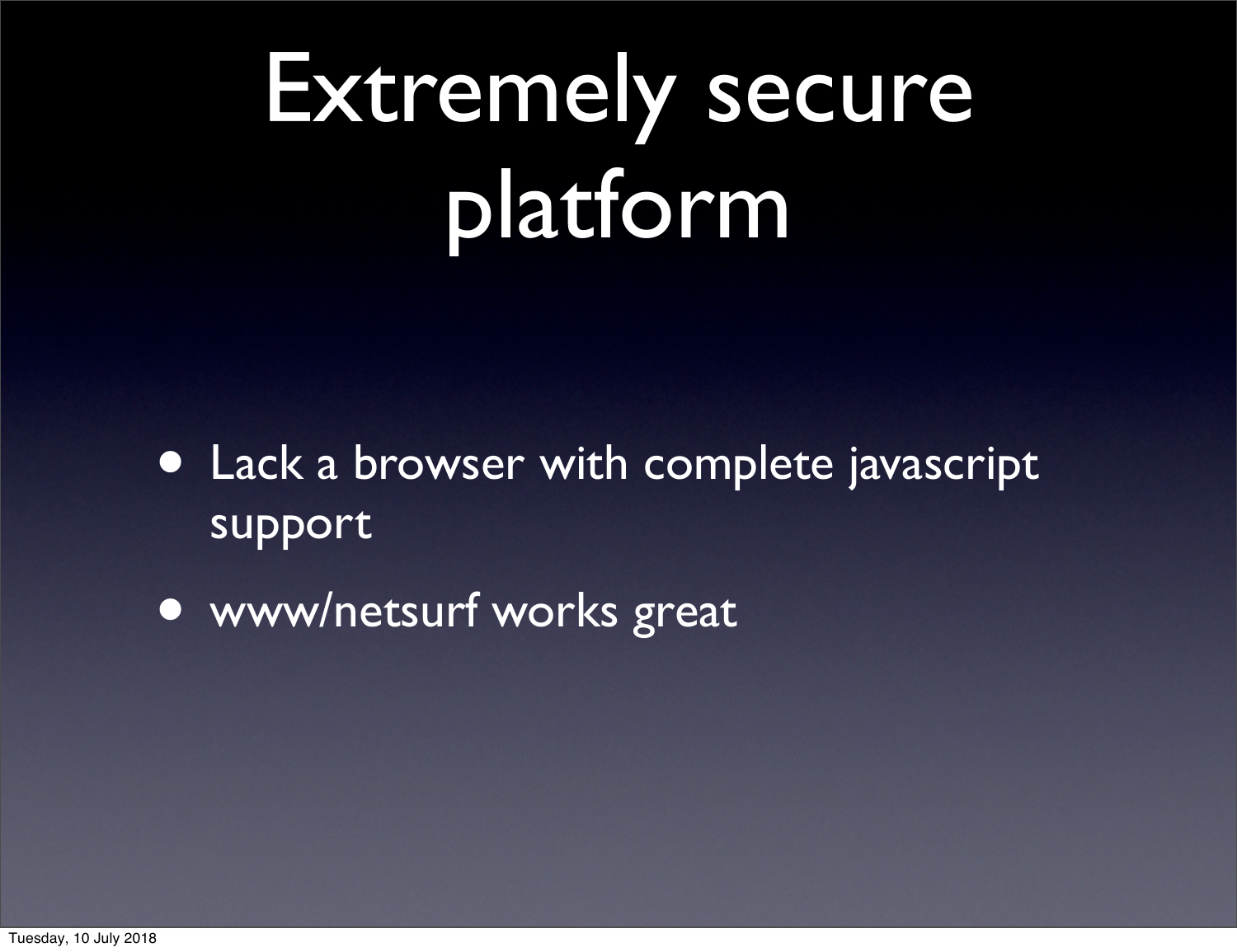# Ignoring web browsing

• Plethora of packages in other areas e.g graphics/gimp, audio/pd, cross/avrgcc ...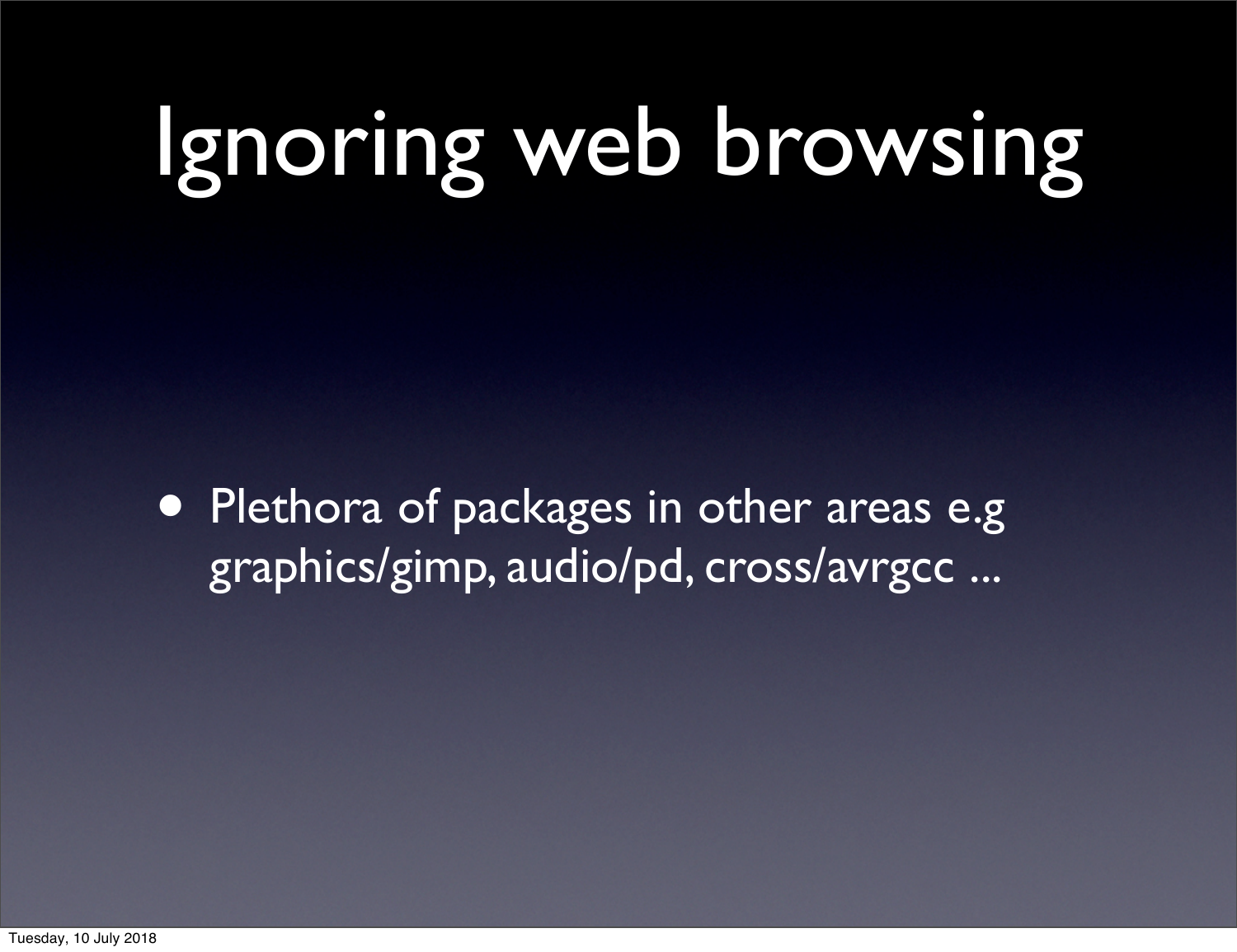#### Reveals bugs

- lua(4) crash kern/52864
- graphics/gimp build port-macppc/53360
- lang/racket ??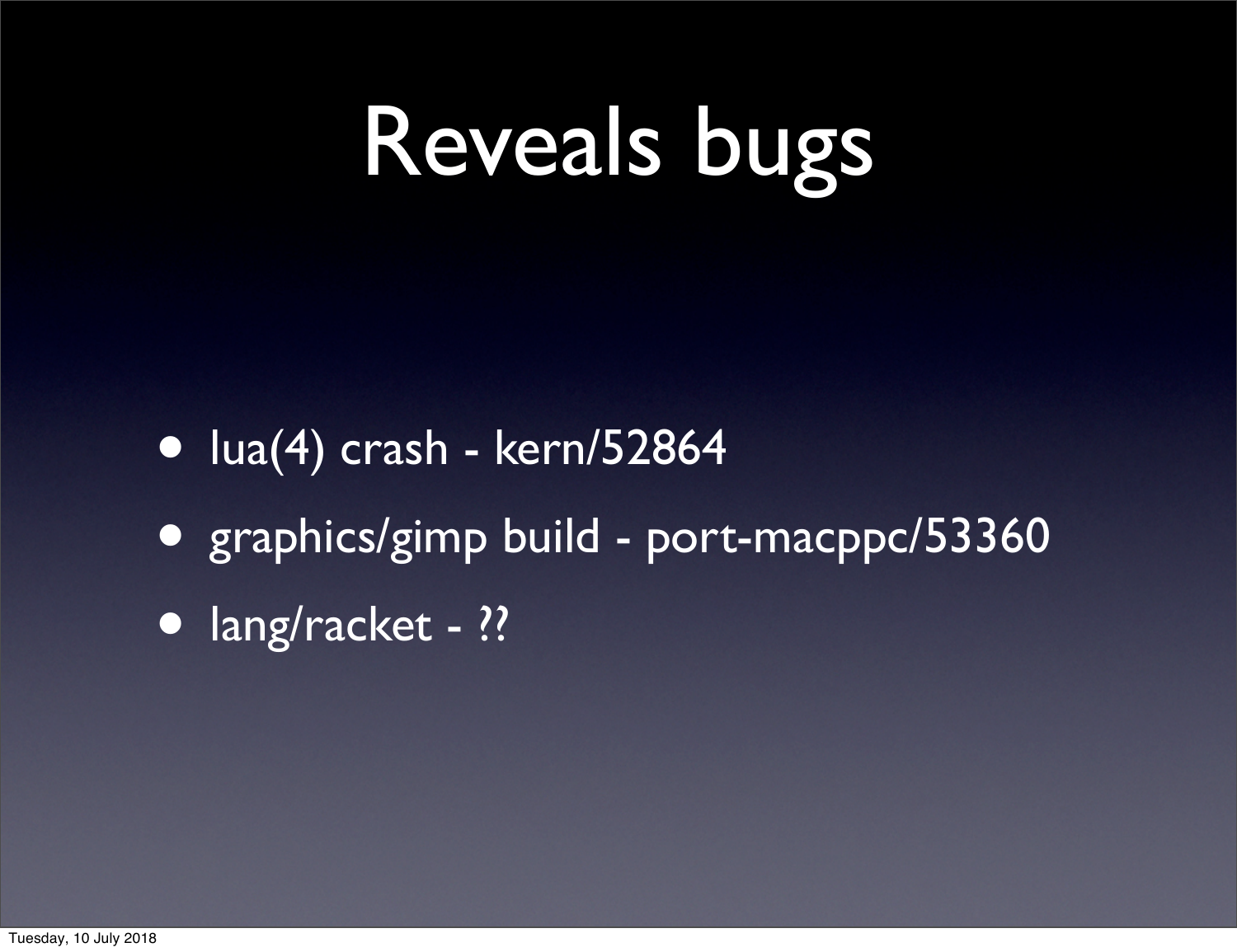#### Wish list

- Faster builds
- Racket and chezscheme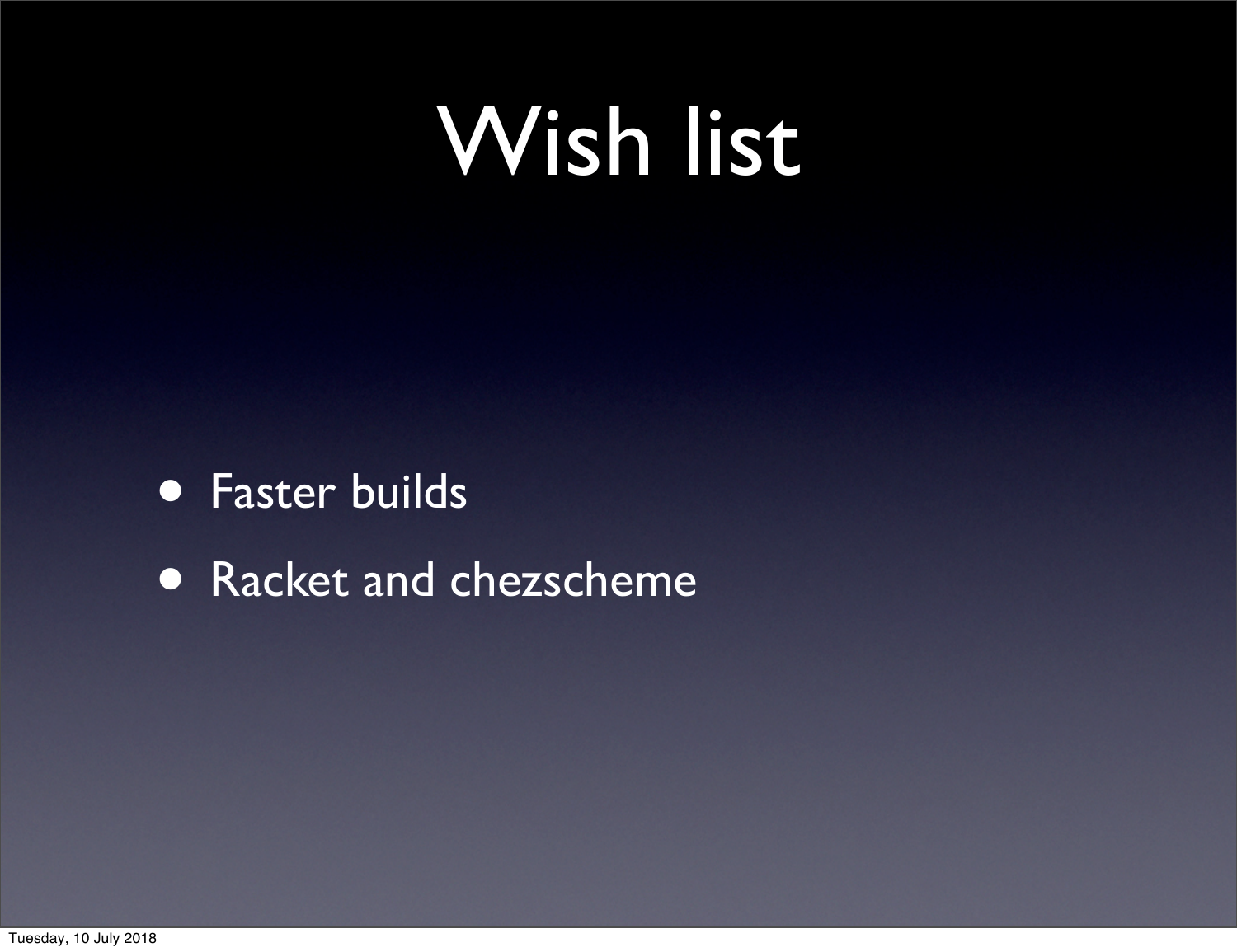#### Thanks

• macallan@ for everything macppc and  $*fb$ • uwe@ for ofwboot.xcf updates • nat@ for audio subsystem work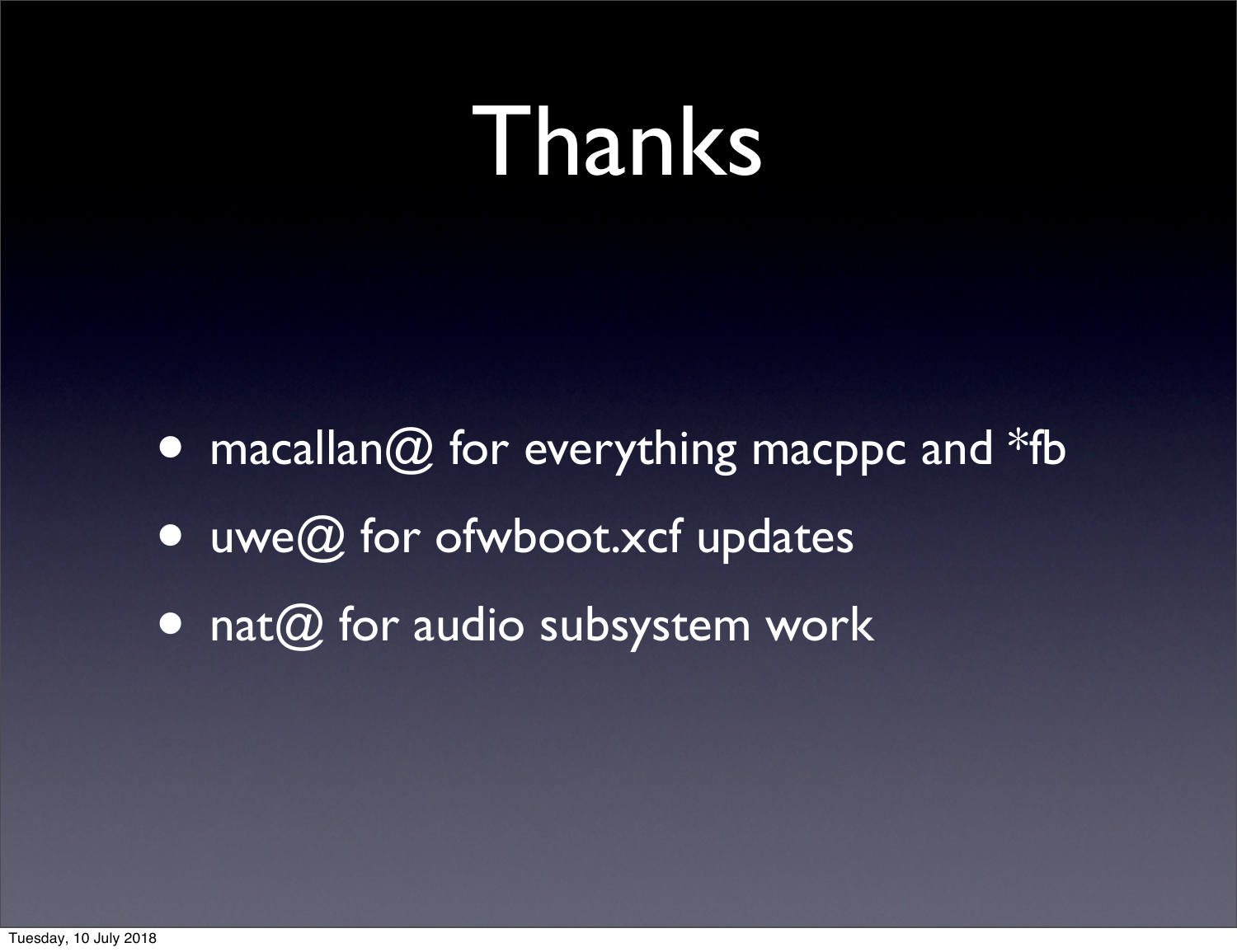## Something New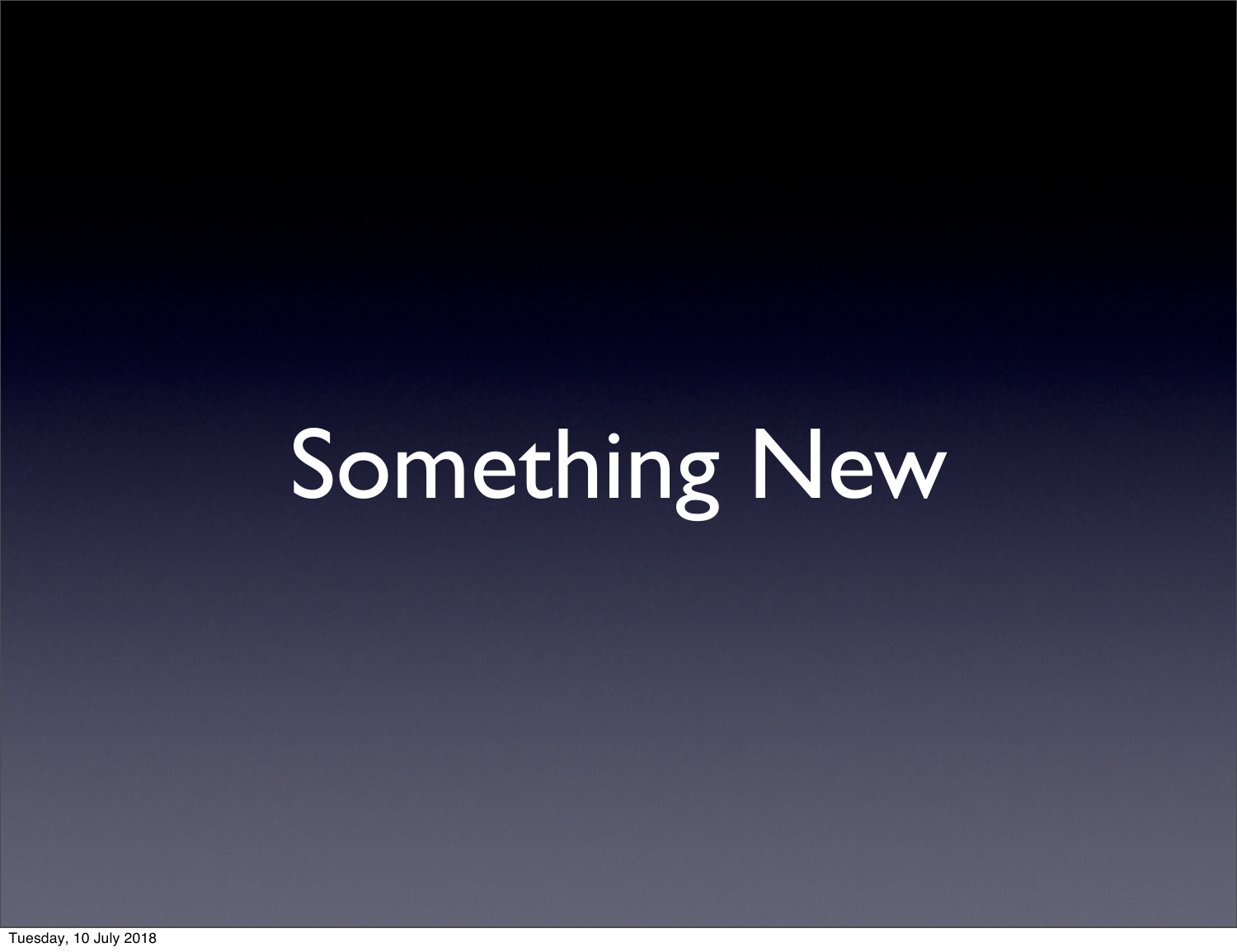## Upspin <http://upspin.io>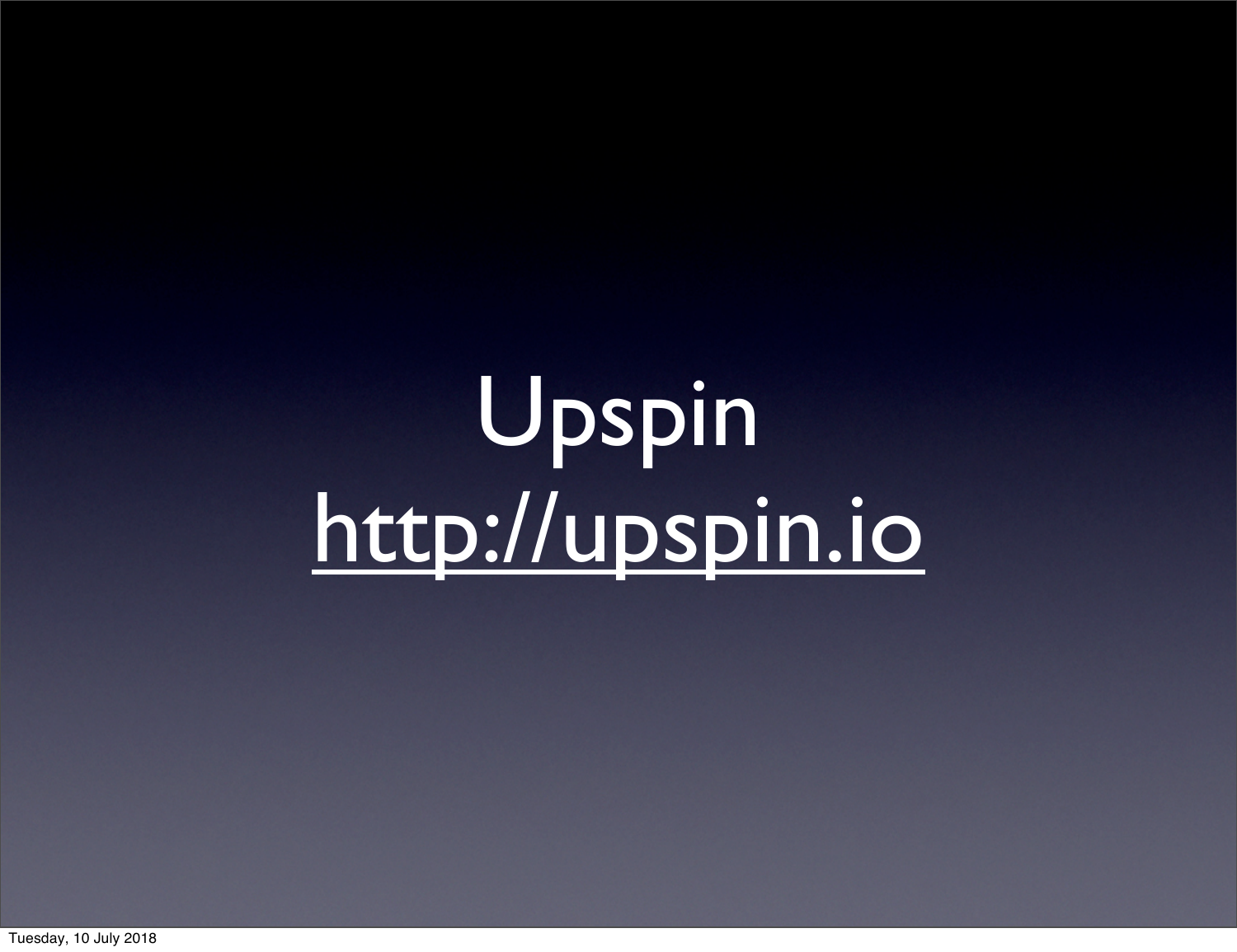## File sharing in public

• Traditional means painful - fragile or security prone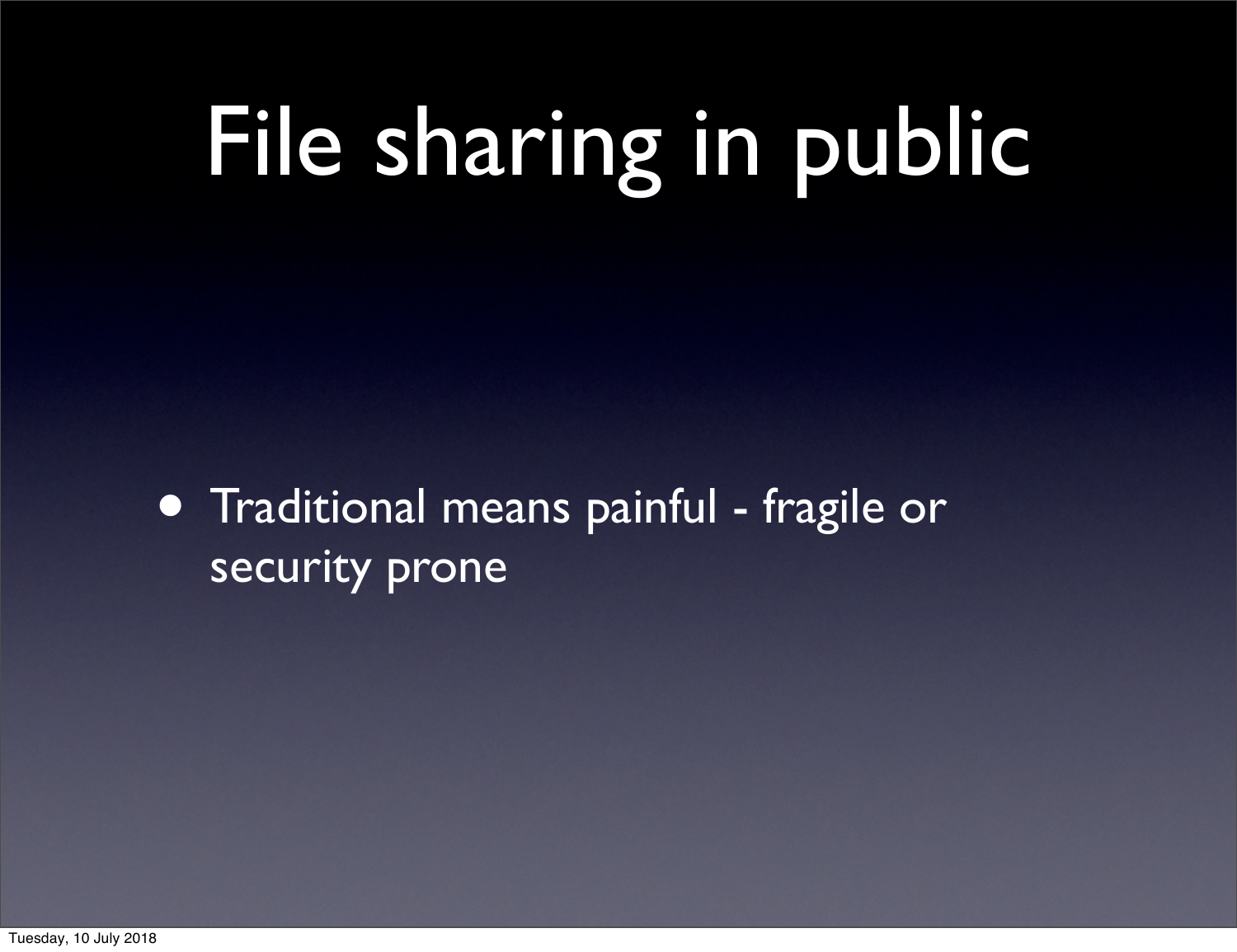#### New workflow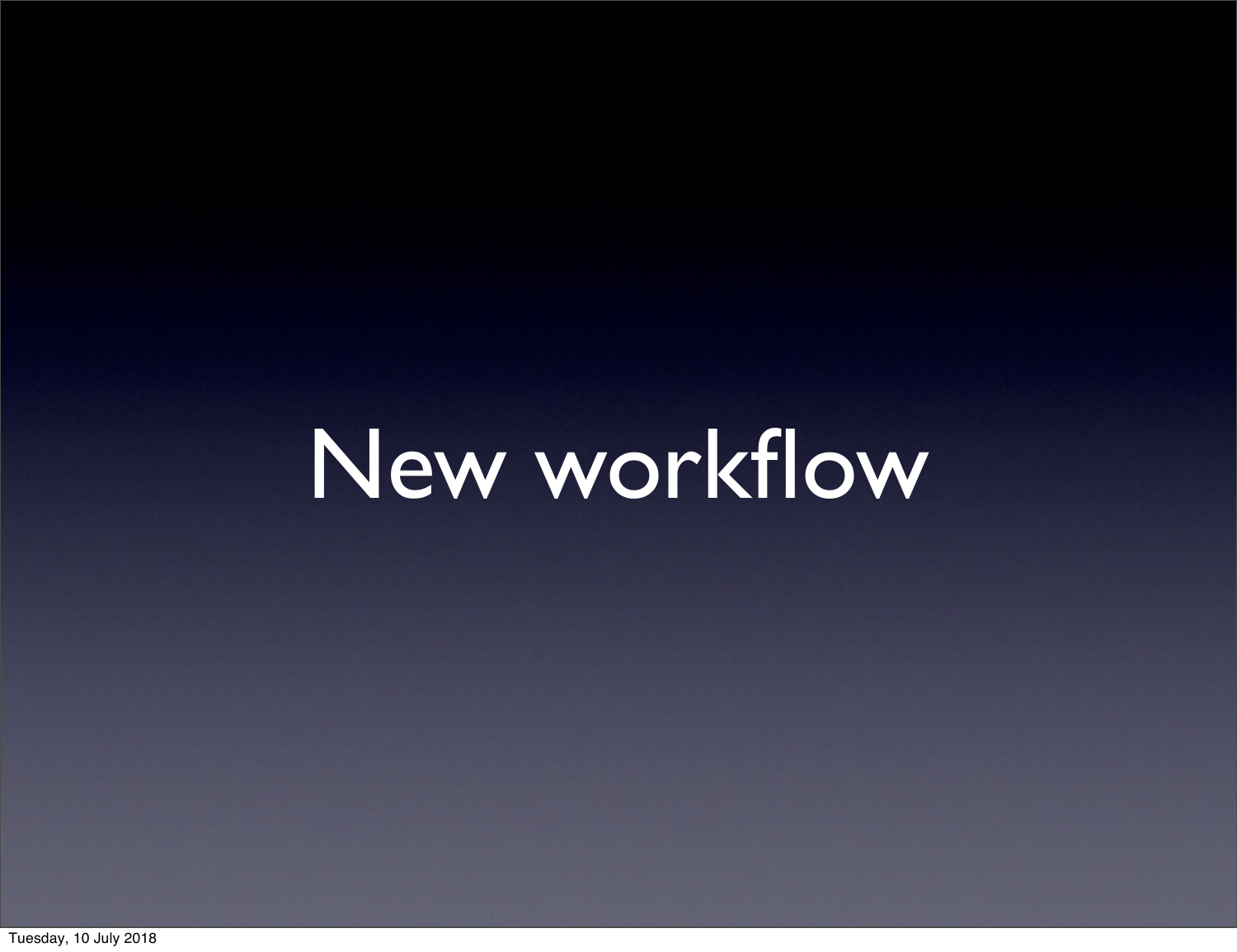## Available at wip/go-upspin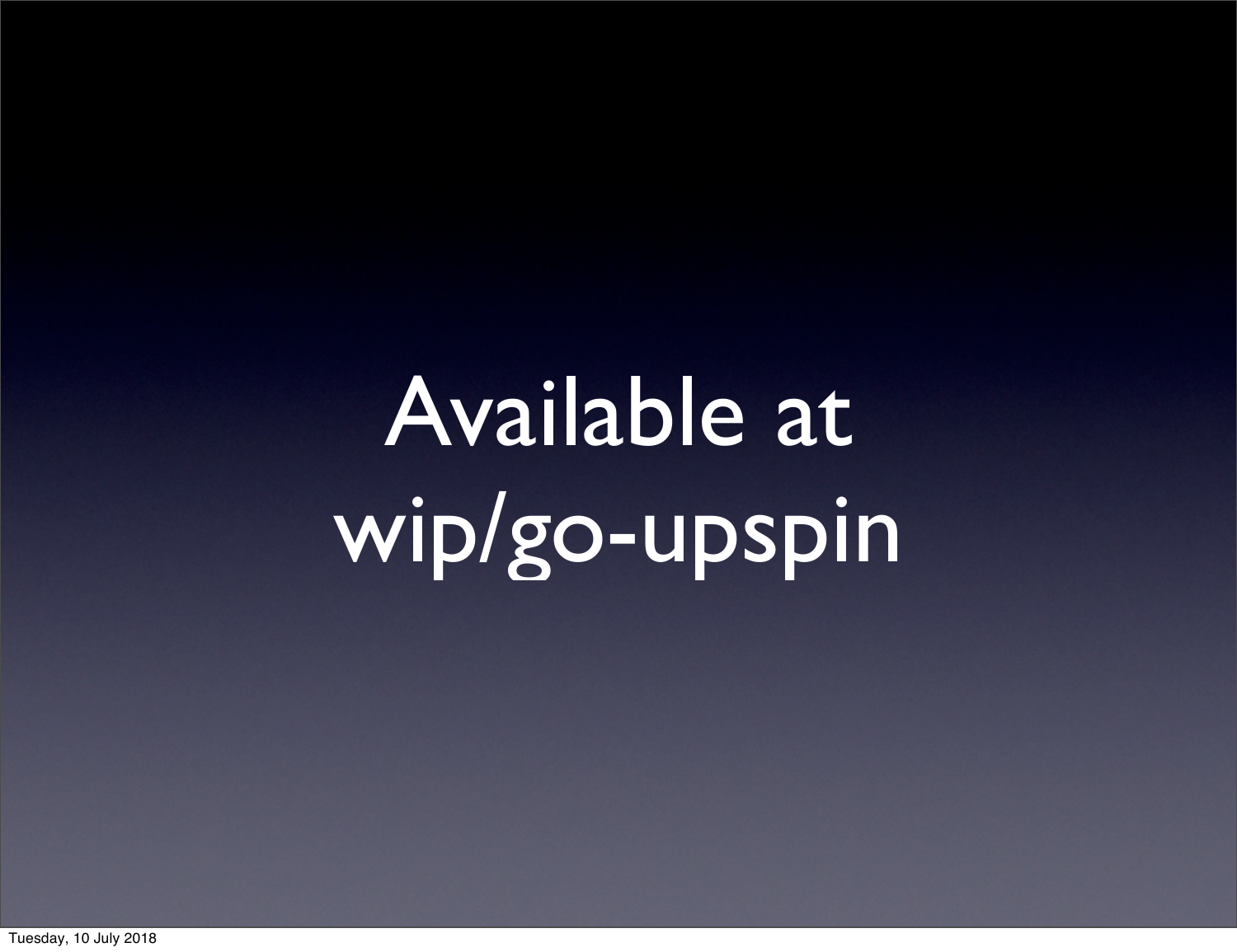#### upspinserver

- All encompassing daemon
- Run in insecure mode to proxy from a web server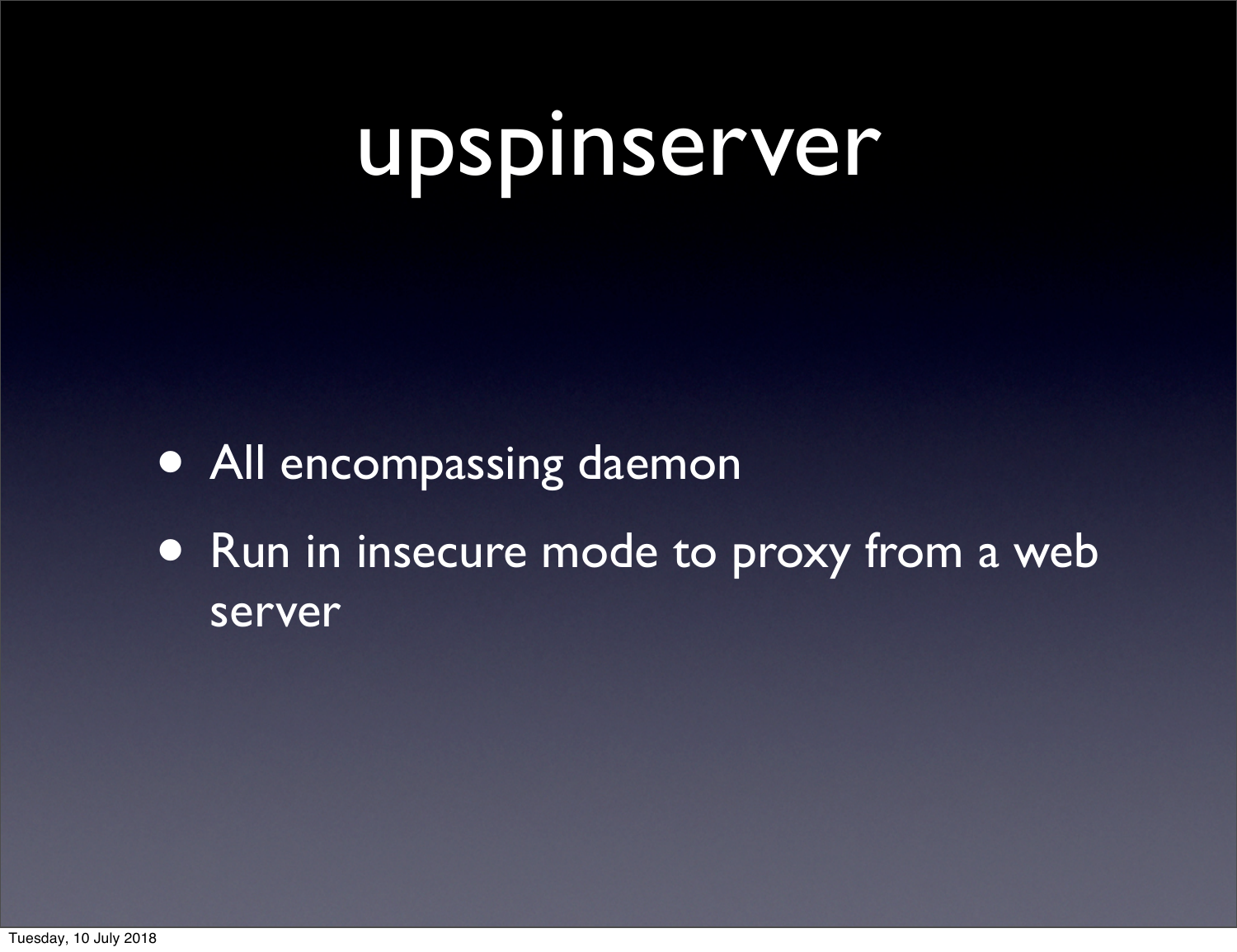#### Exposing namespace

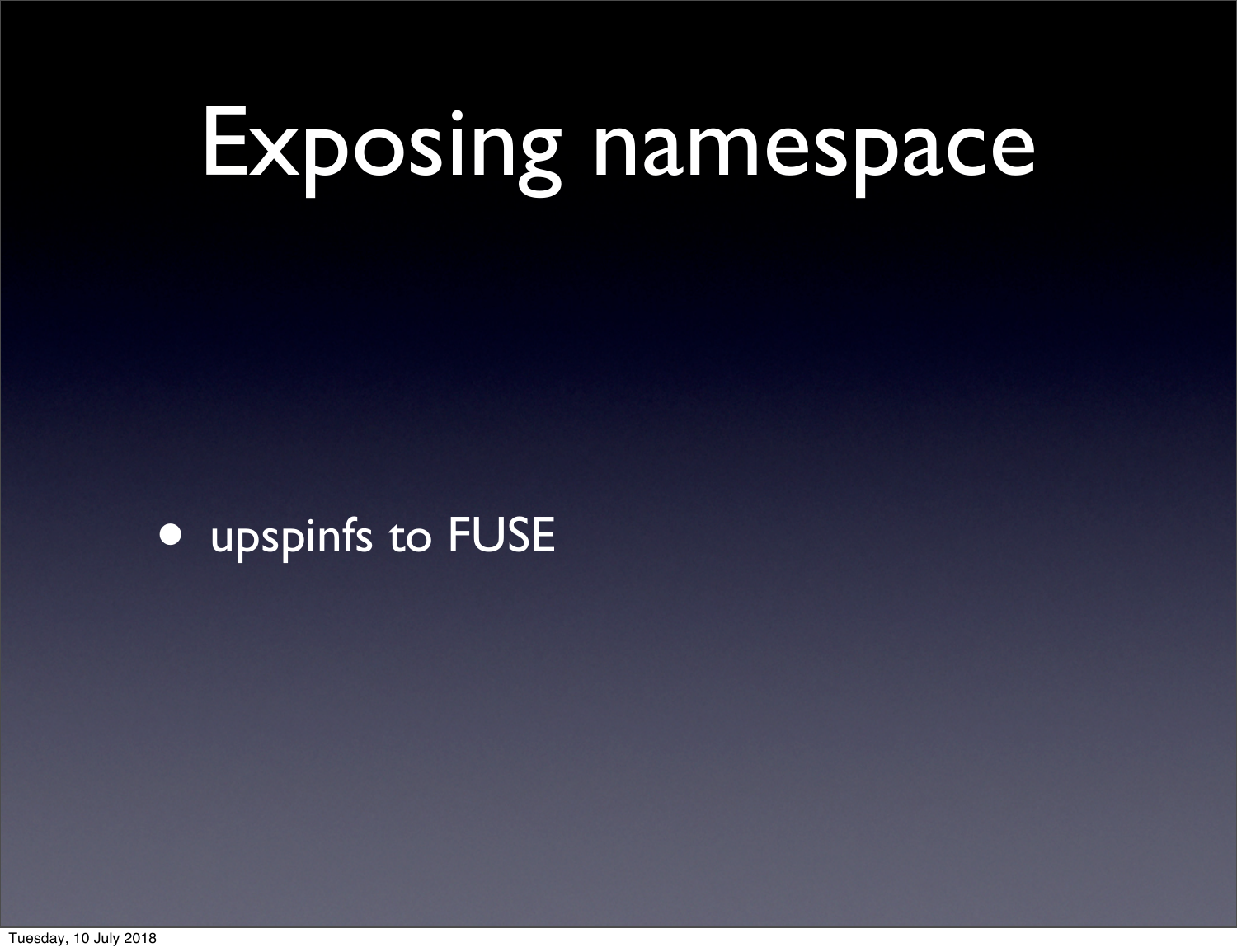# Something borrowed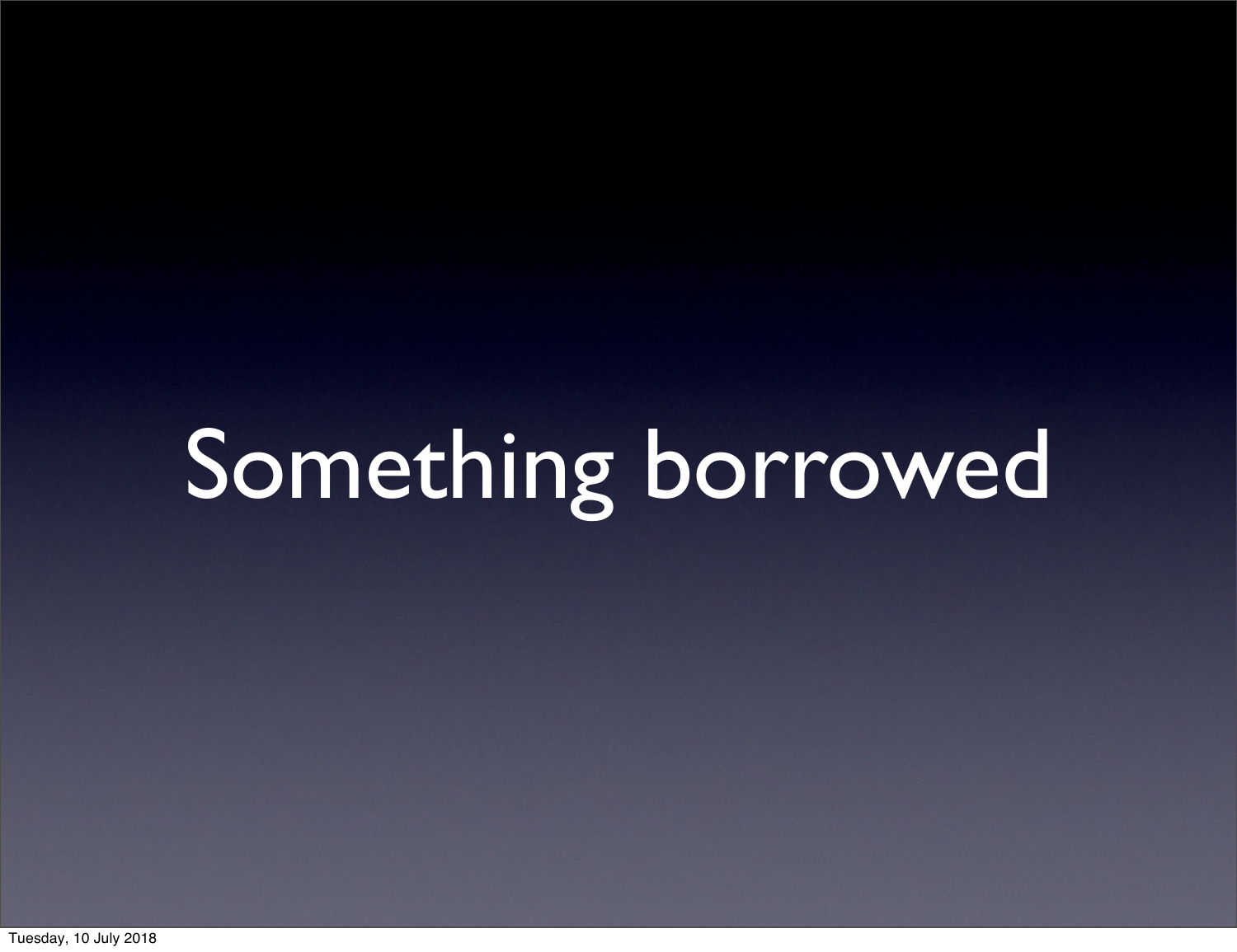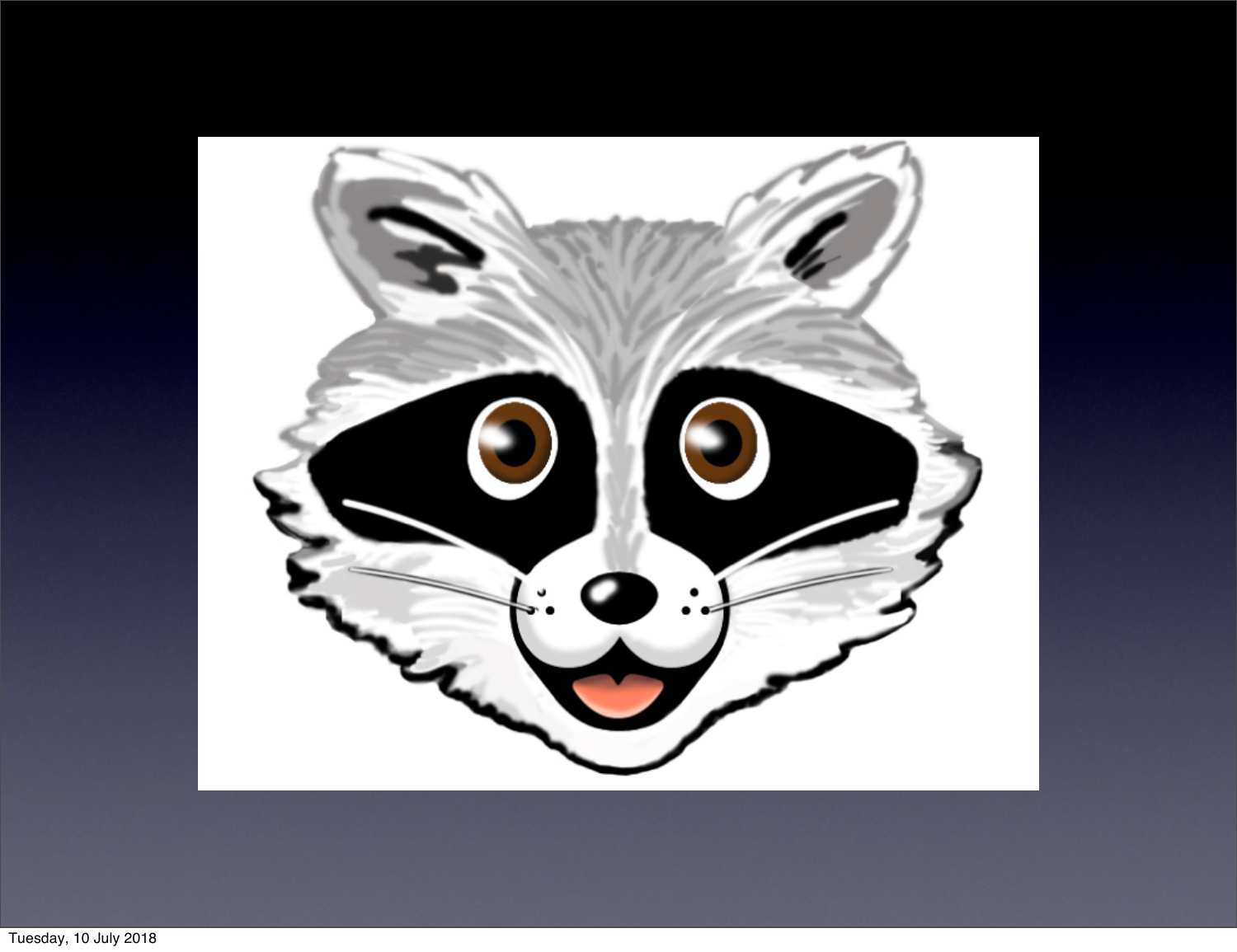• NetBSD-src from 2014? • pkgsrc-2014Q?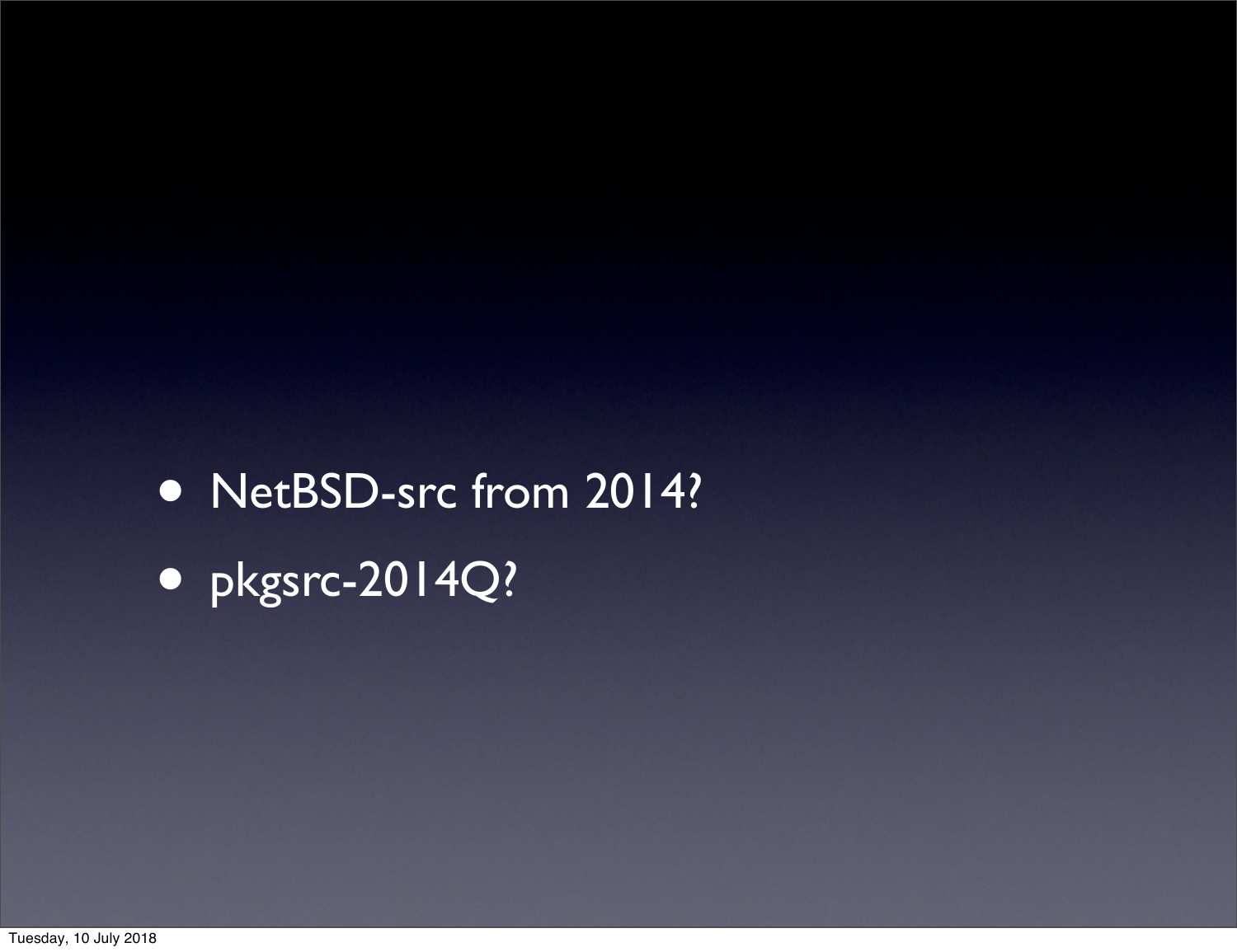# Worldview according to gnu-config